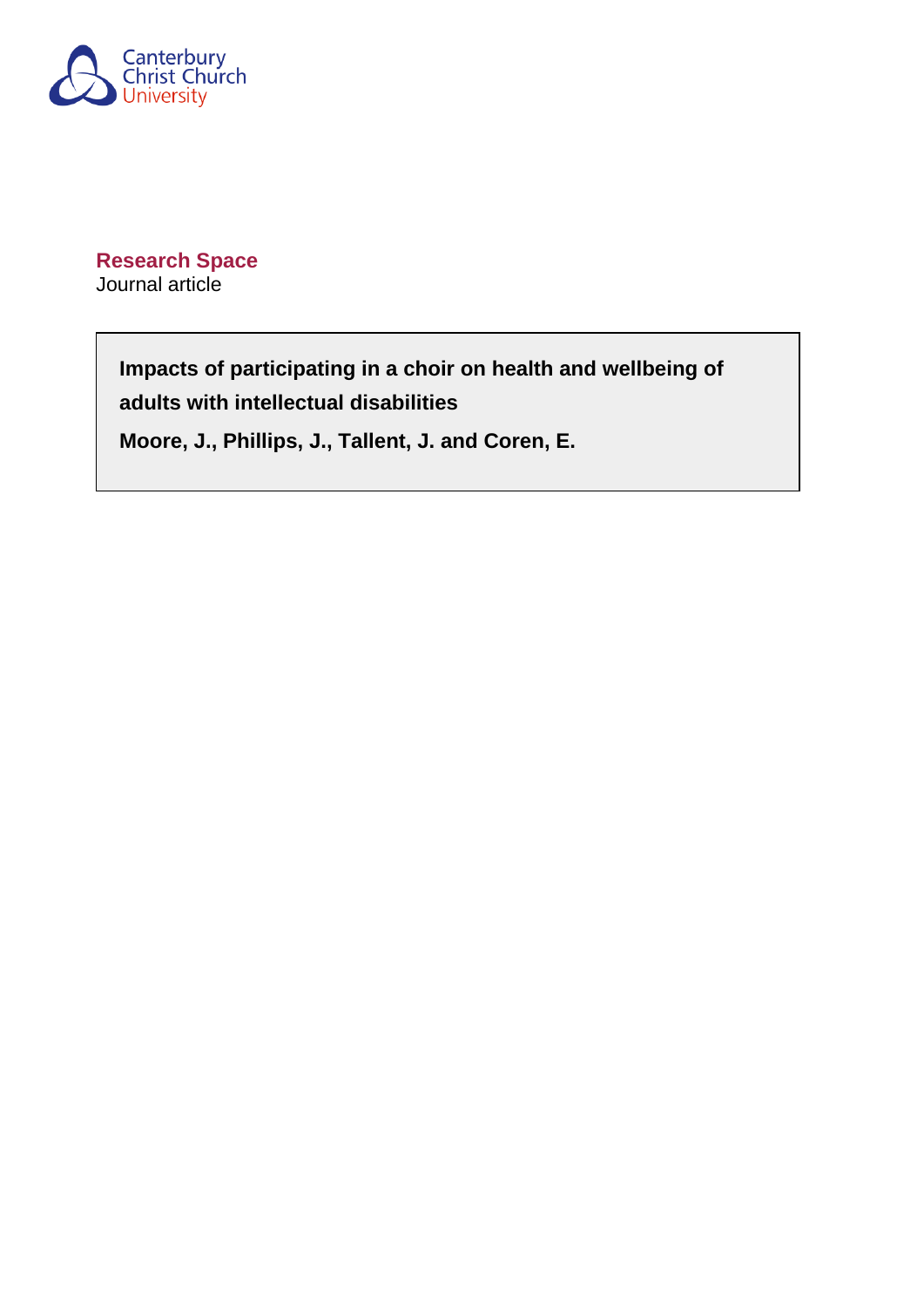**ISSN 2515-981X** 

**ACCESS** 

ROAD E LSSN OPEN



**Journal Homepage: [www.musichealthandwellbeing.co.uk](http://www.musichealthandwellbeing.co.uk/)**

# **Impacts of Participating in a Choir on Health and Wellbeing of Adults with Intellectual Disabilities**

Julia Moore, Jes Phillips, Jacqueline Tallent, Esther Coren

Sidney De Haan Research Centre for Arts & Health, Canterbury Christ Church University

| Article Info.                                                          | Abstract                                                                                                                                                                                                                                                                                                                                                                                                                    |
|------------------------------------------------------------------------|-----------------------------------------------------------------------------------------------------------------------------------------------------------------------------------------------------------------------------------------------------------------------------------------------------------------------------------------------------------------------------------------------------------------------------|
|                                                                        | Background: An estimated 1.4 million people in the United Kingdom<br>(UK) have an intellectual disability. Research in these populations has advanced<br>over the last 40 years, and there is now evidence for the beneficial use of music<br>interventions (for example Hall, 2010). However, there is still insufficient good<br>quality evidence on the most effective interventions to support health and<br>wellbeing. |
| Date Submitted:<br><b>July 2020</b><br>Date Accepted:<br>November 2020 | Method: This paper presents the results of a study looking at the impact<br>of participatory singing for people with intellectual disabilities, assessing the<br>impact of a choir, and collecting quantitative and qualitative data at three time-<br>points.                                                                                                                                                              |
| Date Published:<br>December 2020                                       | Results: This paper shows that the choir had a positive impact. The<br>qualitative results were particularly strong, with quantitative results (Rosenberg)<br>Self-Esteem Scale (RS-ES) and Personal Wellbeing Index (Intellectual<br>Difficulties) (PWI-ID)) more ambiguous.                                                                                                                                               |
|                                                                        | Conclusion: The results of the study suggest that choir singing has a<br>positive impact on wellbeing.                                                                                                                                                                                                                                                                                                                      |

## **1. Introduction**

In the UK there are an estimated 1,400,000 people with an intellectual disability (Mencap, 2020). Life for this group can have challenges, for example discrimination and stigma, social exclusion, health inequalities and financial burdens (Mencap, 2020; Ali, Hasiotis, Strydom & King, 2012:2122-2140; Bates & Davis, 2004:195-207; Coleman, Sykes & Groom, 2013; Emerson & Hatton, 2008; NHS Digital, 2019; Sense, 2017; Taheri, Perry & Minnes, 2016:435-443). There is a need for more research to gather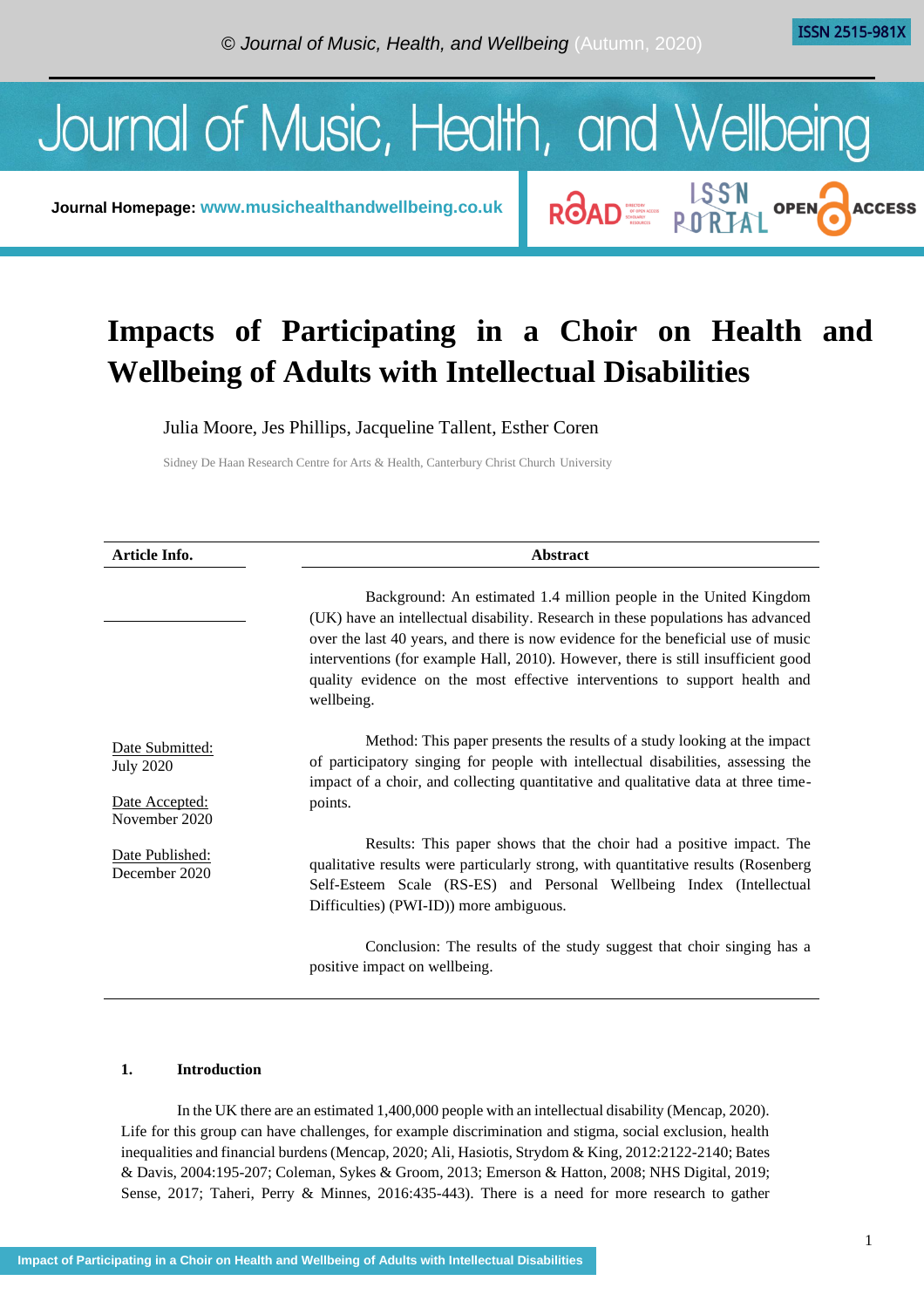evidence, support impactful interventions and help build connections with the wider community (Department of Health, 2010).

#### *Definitions and key concepts*

In the UK the term 'learning disability' has been defined as 'a significantly reduced ability to understand new or complex information, to learn new skills, with a reduced ability to cope independently which started before adulthood' (Department of Health, 2001:14). More recently the term 'intellectual disability' is gaining usage (Cluley, 2017:24-32), particularly in the international context. The definition of intellectual disability provided by the World Health Organisation (WHO) (2019) is similar to the Department of Health definition but with a focus on social and environmental dimensions. In the questionnaire used for this study, the term 'learning disability' was used, as participants were most familiar with that term, but this paper uses 'intellectual disabilities'.

## *Notions of self*

Self is a complex notion. The role that the perspectives of other people play in one's sense of self has been widely discussed. Prescott (2006:7) states 'self-perception is possible because the individual is able to compare his Self with others and is also able to interpret the feedback from others on his Self'. There has been disagreement regarding the strength of self-concept amongst individuals with intellectual disability. Harter (1982:87-97) found that children with intellectual disability had a less developed sense of self than children with typical development, however others (for example Lewandowski & Arcangelo, 1994:598-605; Reschly & Christenson, 2006:103-113; Pestana, 2014:16-23) failed to find any differences between people with intellectual disabilities and others in terms of global self-concept.

The rating scales used in this study presuppose that people with intellectual disabilities have a sufficient sense of self to assess themselves.

#### *Research with people with an intellectual disability*

Historically, intellectual disability research has been informed by the biomedical model, and carried out primarily in psychology and biomedicine. More recently, however, research has drawn upon a socially-based model which aligns with the position of the UK Government strategy document, *Valuing People* (Department of Health, 2001) and with the WHO's definitions (2019). Recent studies have taken a qualitative stance, with participants sharing their own perspectives (Walmsley, 2001:187-205). However, while such smaller-scale studies offer depth and texture, they may not provide the evidence required for widespread change. More, and larger, research studies are needed from a social perspective. However, there can be challenges, such as issues with mental capacity and informed consent (Beauchamp & Childress, 2009:77-81). For example, the requirement for consent can lead to the exclusion of people with intellectual disabilities (McClimens & Allmark, 2011:633-639).

#### *The impact of participative arts on health for people with an intellectual disability*

Despite challenges, the evidence base is growing, and research has shown that participating in meaningful social and leisure activities yields benefits (Hall, 2010:24-40) including a sense of belonging, connectivity, and improved wellbeing (Wilson, Jacques, Johnson & Brotherton, 2017:847-858). This is particularly true for music activities (Nordoff Robbins, 2020; British Association for Music Therapy, 2017). This synergises with research amongst the general population on the positive impacts of arts and music on health and wellbeing. For example Clift & Hancox (2010:79-96) found improvements in physical, psychological, social and environmental wellbeing amongst choir singers in Europe and Australia; Clift, Skingley, Page, Stephens and Hurley (2017) found that participation in *Singing for Breathing* groups were beneficial for people with COPD; while Clift, S., Gilbert, R. & Vella-Burrows, T. (2016) discuss the value of singing for older people in terms of health and wellbeing.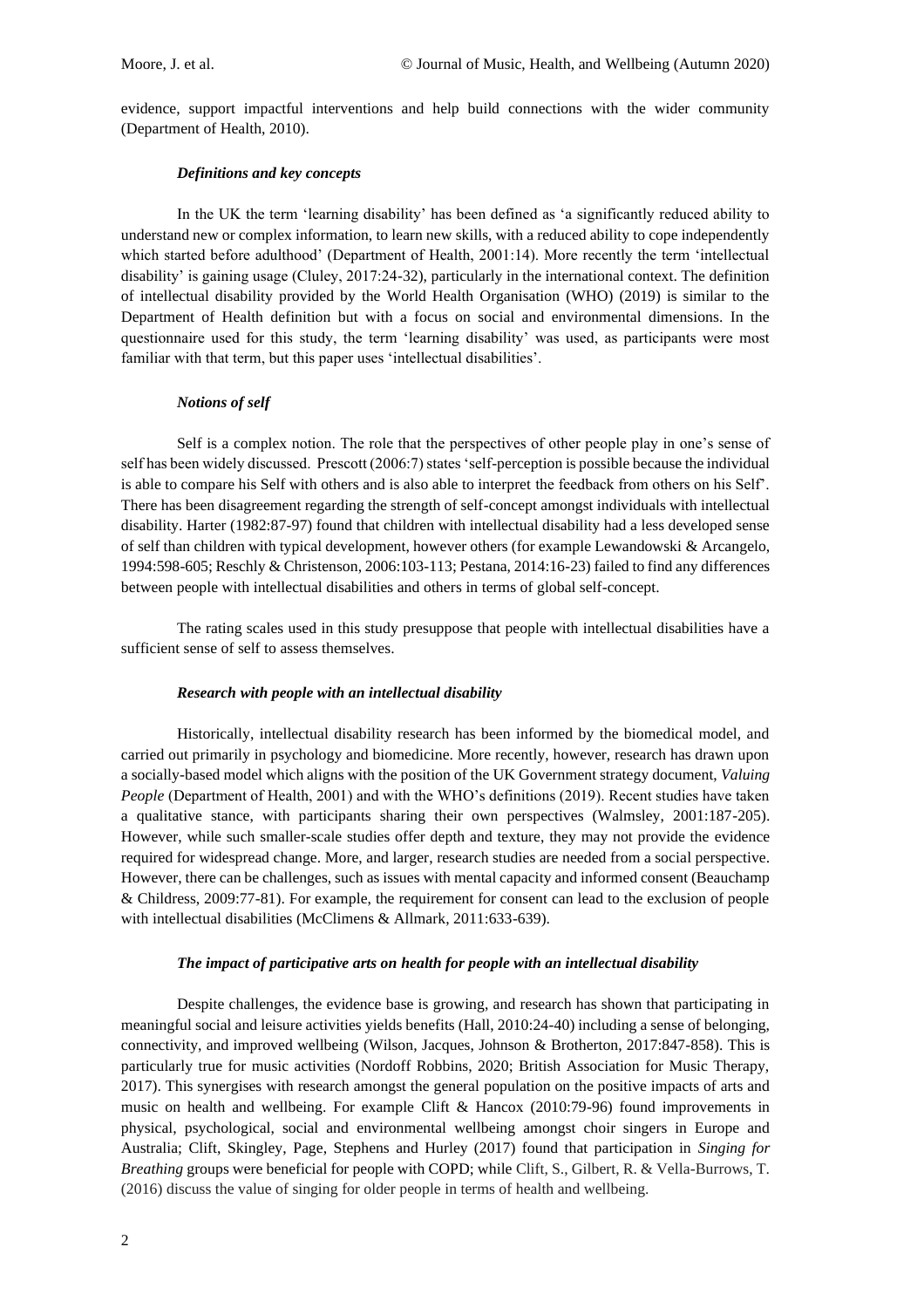New research into the benefits of music for people with an intellectual disability has emerged. Music therapy improves social and communicative skills (Graham, 2004:24-29), while longer-term therapy reduces isolation and boosts self-esteem and belonging (Pavlicevic, O'Neil, Powell, Jones and Sampathianaki, 2014:5-19). Kennedy and Brewer (2016:35-42) found benefits to communication, while Baumgarten and Wheeler (2016:118-127) found improved social behaviours and social skills development. These studies indicate the value of music as a way of working with people with intellectual disabilities, but most of the studies have been small-scale and qualitative. There is a need for more quantitative evidence. There is also little evidence about the specific benefits of group singing. It is hypothesised that group singing offers additional benefits concerning community and shared experiences which may enhance the beneficial impacts, but more investigation is needed.

### **2. Methodology**

#### *Research design*

A longitudinal observation study design was used. The aim was to examine the group in their setting when exposed to a particular influence (Thyler, 2010:166-167). The choir ran for a year, over three terms, meeting weekly for an hour. It was led by a trained leader and modelled on an existing choir for people with intellectual disabilities. Data was collected immediately before the start of the choir (T1), at mid-term (T2) and after the choir ended (T3). The questionnaire included demographics, two rating scales, and some 'short-answer' textual questions (see appendices 1 to 6). Data was also collected in focus groups. The rationale for using mixed methods was to allow a rounded picture (Clark & Ivankova, 2015:120-123). Quantitative data offered the opportunity to test responses for statistical significance, and the use of established rating scales meant responses could be compared with other studies. Textual data allowed a richer understanding of experiences (Patton, 2014:119).

A group of people with intellectual disabilities who work as co-teachers in educational contexts was consulted by the research team to get feedback on the rating scales in the questionnaires, particularly about how easy they were to understand. The group's founder also trained interviewers for this project in a session which covered e.g. issues associated with acquiescence and the importance of not 'leading' respondents to particular answers.

#### *The Intervention*

The choir evaluation was delivered in collaboration with a local service organisation whose membership attend regular activities at their local centre. The choir itself was managed by the service organisation whilst the evaluation was conducted by the researchers. The choir was advertised internally within the organisation and members signed up for it voluntarily. These members formed the body of the choir. The choir also included volunteer participants recruited from local choirs and also some of the service organisation's own support workers. The role of these volunteers was to model responding to the facilitator and to support the sound. Potential volunteers and support workers attended a one-day training event led by a choir leader of an existing choir for adults with a learning disability. This training included introduction to the framework of community choirs, warm up exercises and some repertoire, as well as some discussion about practical matters such as timing, use of instruments/percussion, uniform, managing performance etc.

The choir facilitator is experienced both in working with people with a learning disability as well as in supporting the management of local choirs. The repertoire was designed by him and included warm up exercises, some material provided by him and some requested by the choir members themselves. The choir chose a name for themselves and t-shirts were produced for them. The singing was mainly in unison. The role of the support workers who were already known to the group was to support the members and take responsibility for the building and the facilities.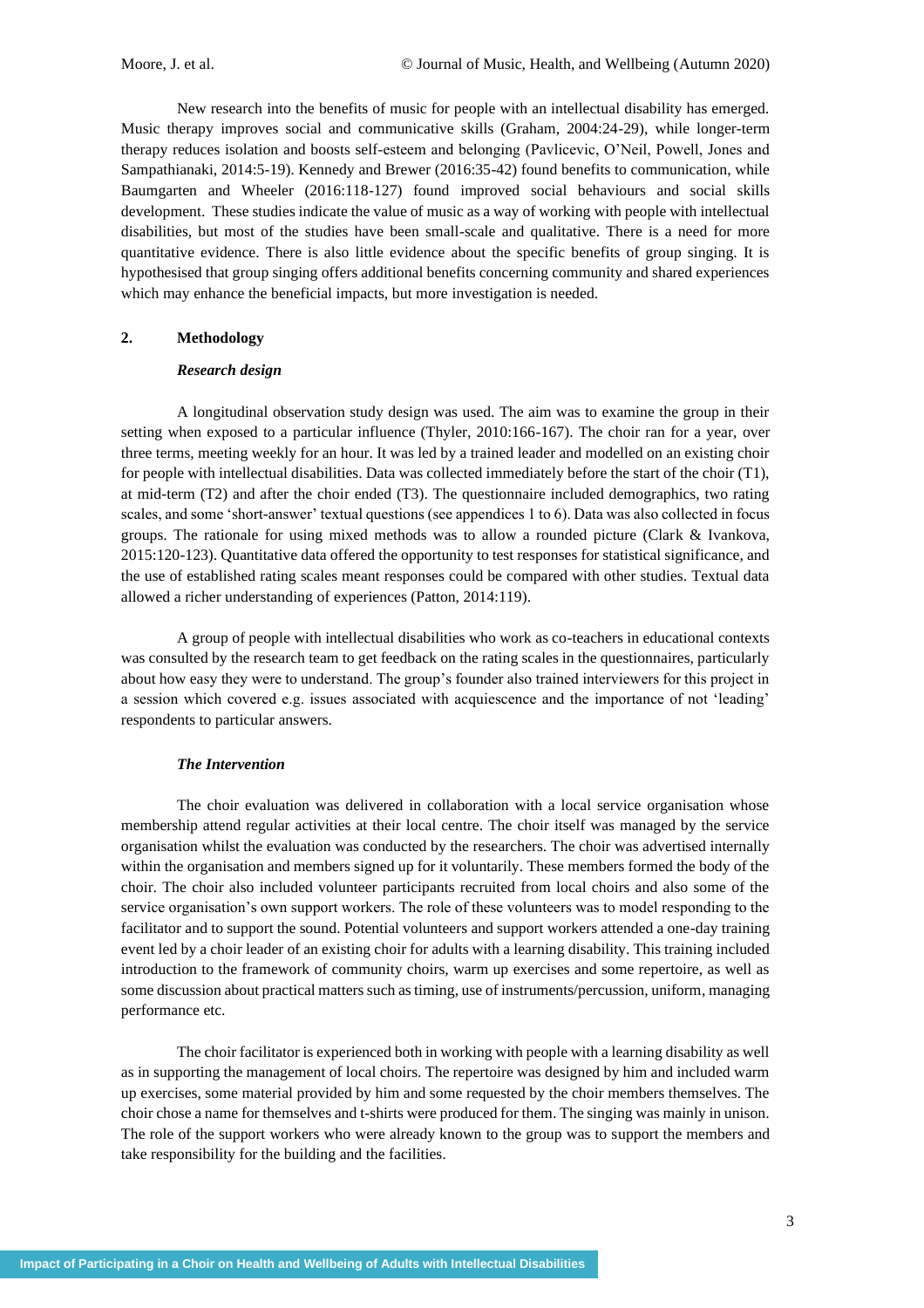Study participants were drawn from current users of the choir. All users of the service were invited to join the choir, but only those assessed as having capacity to give consent were asked if they wanted to join the study. In total, 35 people joined the choir: over the year it ran, new participants were recruited, while others left. Twenty-two participants agreed to take part in the evaluation at T1, of which data was collected for 19. At T2, 16 interviews were carried out, and 14 at T3.

## *Data collection*

Choir participants were interviewed face-to-face, by trained interviewers. Interviews took place in private rooms within the service centre, and responses were recorded on paper. Support workers were present in some cases, to help respondents understand the questions, but not to answer for respondents.

One focus group took place during on the day of the final data collection, interviewing three support workers and volunteers. A further focus group with two carers was held two months later. Both groups were semi-structured with open questions about various themes relating to the choir. The interviews were audio-recorded and transcribed. A researcher present in the room, also made observational notes.

#### *Questionnaire Design*

The questionnaire was made up of two rating scales, demographic questions and short answer (qualitative) questions (see appendices 1 to 5). The two validated rating scales used to collect quantitative data are summarised in Table 1.

| Tool                                                                        | <b>Outcome</b>                            |
|-----------------------------------------------------------------------------|-------------------------------------------|
| Scale<br>Rosenberg<br>Self-Esteem<br>(adapted)<br>(Rosenberg, 1982)         | Global self-worth<br>Self-esteem<br>٠     |
| Personal Wellbeing Index - Intellectual Disability<br>(Cummins & Lau, 2005) | Quality of life<br>Wellbeing<br>$\bullet$ |

Table 1. Validated rating scales

The Rosenberg Self-Esteem Scale (RSES) has been found valid and reliable (e.g. Park & Park (2019), however there has been dissent, including Davis, Kellett, Beail and Turk (2009:172-178) who argue that validity and reliability have not been established for groups of people with intellectual disabilities. Indeed, in this study, testing the data from T1 returned a Cronbach Alpha score of 0.579 (negative items four and six recoded). By contrast, the PWI-ID returned a score of 0.824 at T1. Despite this, the scarcity of quantitative tools meant an adapted version of RSES was used. Each item was presented in large print on a single, A4 page with blocks of increasing size to act as visual cues alongside the written answers.

The Personal Wellbeing Index-Intellectual Disability (PWI-ID) (see appendix 2) (Cummins & Lau, 2005, *passim*) was found to show good reliability (Cronbach alpha coefficient of 0.76) and validity by McGillivray, Lau, Cummins and Davey (2009:276-286). These results were supported by Yousefi, Mozaffari, Sharif and Sepasi (2013: 68-72). The answer options form a 5-item Likert scale, which was presented to respondents in this study as smiley faces in different colours (see Appendix Two). The PWI-ID was originally designed with two pre-test stages to determine acquiescent responding, but this study did not use the pre-test, due to its length. Instead, the research team asked support staff at the service centre to assess capacity. Qualitative data was gathered through four 'short answer' questions about intellectual disabilities at T1, T2 and T3, with additional questions about experiences of the choir asked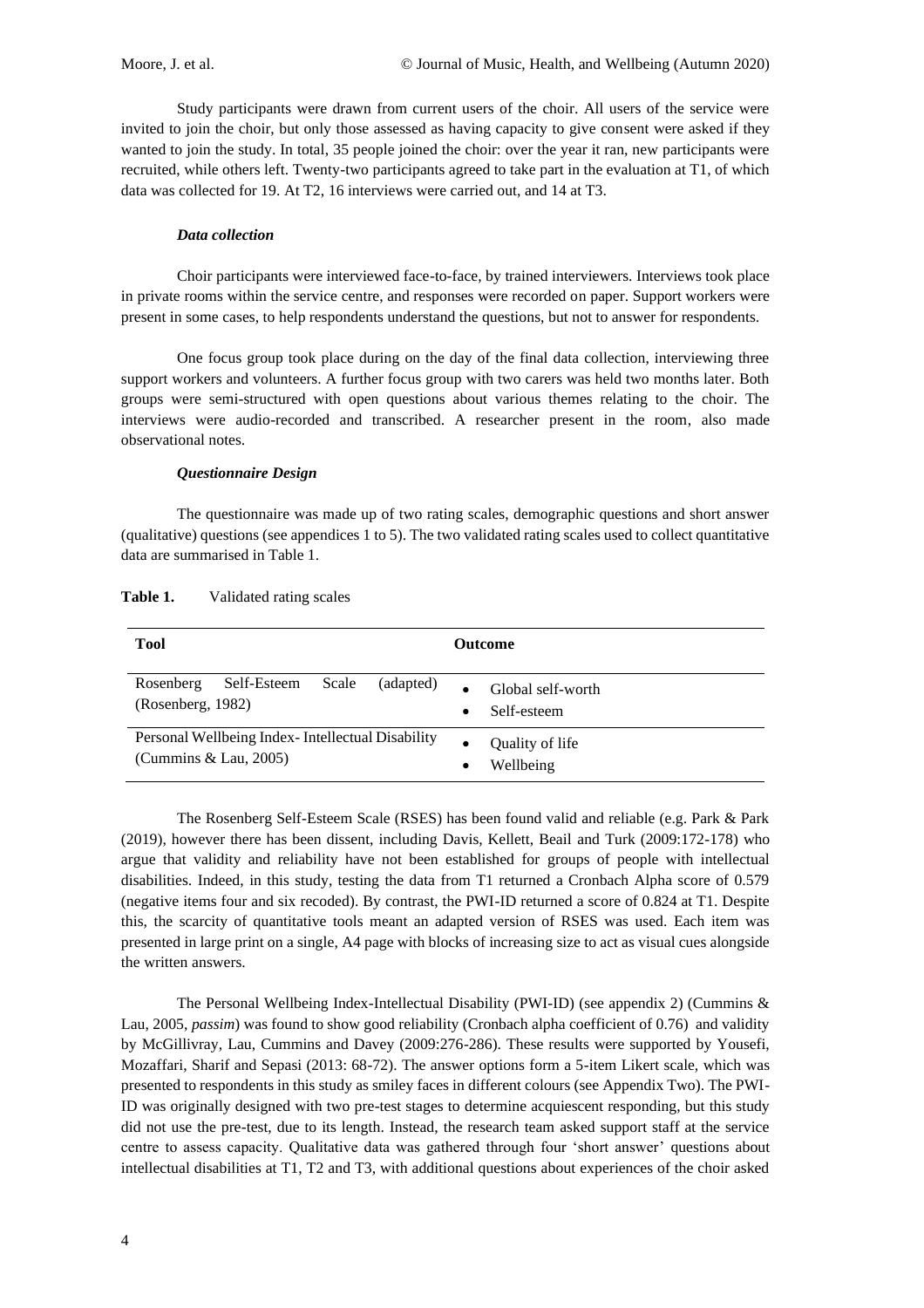at T2 and T3. The short answer questions elicited information about feelings of social inclusion and stigma, and about life experiences.

#### *Sampling and consent*

Consent was requested in two stages. First, participants were invited to an information session and given an easy-read information sheet to take home and discuss with family and carers. A week later, participants were asked to sign a consent form (in Easy-Read English) after further explanation from interviewers.

#### *Ethics*

Ethical approval was requested from the London HRA Social Care Research Ethics Committee. Consent was granted on  $16<sup>th</sup>$  October 2018 (Reference 18/IEC08/0027).

#### *Confidentiality, voluntary nature of participation and data protection*

Participation in the study was voluntary and did not affect participants' involvement with the service or choir. The study was carried out within the terms of the General Data Protection Regulations (2018). Consent was obtained for data collection. No identifying details of participants, only a unique ID number were attached to the electronic data. One paper copy of name and unique ID number was created, this was held securely, and kept in a locked cabinet in a locked room when not in use. Participants were informed what data would be held, what it would be used for, and their rights.

## *Data analysis*

The focus groups were audio-recorded and transcribed. The data from face-to-face interviews was entered into IBM SPSS 24, and analysed, primarily descriptively. Due to small participant numbers and lack of respondent continuity, statistical significance tests were not used. Qualitative data from short answer questions, individual interviews and focus groups was coded. Simpler questions were coded into categories, more complex information was analysed thematically (Clark & Braun, 2013:120-123).

## **3. Results**

#### *Quantitative results*

In total, 22 participants consented to the evaluation (PID001 to PID022). Table 2 (appendix 6) summarises participation at each time point. Only 11 respondents were present for all three time-points, which explains some discrepancies between demographic variables.

#### *Demographics*

Roughly equivalent numbers of men and women took part in the study. Ages ranged from 18 to 64. The full demographic data can be found in Tables 3 to 8 and 15 to 17 (See Appendix Five).

## *Rosenberg Self-Esteem Scale*

The results are summarised in Table 9 (mean score calculated from Likert scale in which 'Never True' is '1' and 'Always True' is '5'):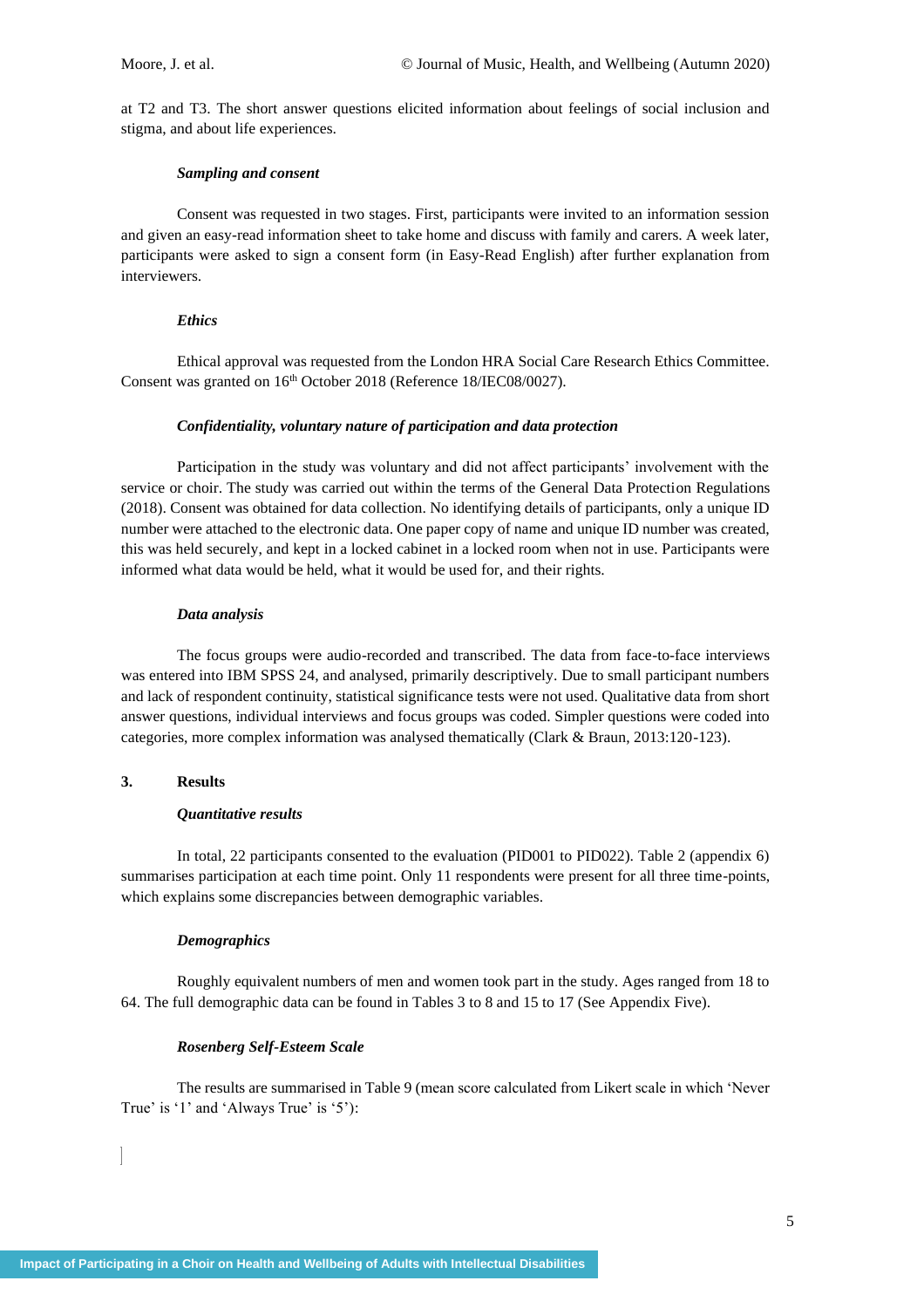**Table 9.** Mean, standard deviation and number of respondents on each of the Rosenberg items by time point

|                                     | T1 (start of choir) | T <sub>2</sub> (midpoint) | T3 (end of choir) |
|-------------------------------------|---------------------|---------------------------|-------------------|
| <b>Rosenberg</b> item               | M(SD)               | M(SD)                     | M(SD)             |
| 1. I feel that I am a good person,  | 4.4 (1.042)         | 4.4(1.031)                | 4.38 (0.870)      |
| as good as others                   | $n=18$              | $n=16$                    | $n=13$            |
| 2. I feel that I have a lot of good | 4.28(1.074)         | 4.56(0.629)               | 4.00(0.953)       |
| qualities                           | $n=18$              | $n=16$                    | $n=12$            |
| 3. I am able to do things as well   | 4.39 (0.778)        | 4.12(0.957)               | 3.77(1.013)       |
| as most other people                | $n=18$              | $n=16$                    | $n=13$            |
| 4. I feel I haven't done anything   | 2.63(1.408)         | 1.87(1.204)               | 2.54(1.506)       |
| worthwhile                          | $n=16$              | $n=16$                    | $n=13$            |
| 5. I like myself                    | 4.65(0.786)         | 4.25(1.000)               | 4.69(0.630)       |
|                                     | $n=17$              | $n=16$                    | $n=13$            |
| 6. At times I think I am no good    | 2.18 (1.380)        | 2.14(1.512)               | 1.62(0.870)       |
| at all                              | $n=17$              | $n=14$                    | $n=13$            |

Figure 1, below, shows that all items score relatively highly, with relatively little difference between the scores overall:



**Figure 1.** Rosenberg items (x axis) by time period (mean scores) (y axis).

As illustrated in Figure 1, respondents seemed consistent in their answers to the Rosenberg: mean scores for the 'negative' items (four and six) were notably lower than those for the 'positive' items (items one, two, three and five). However, statistical tests do not support this. Table 10 summarises the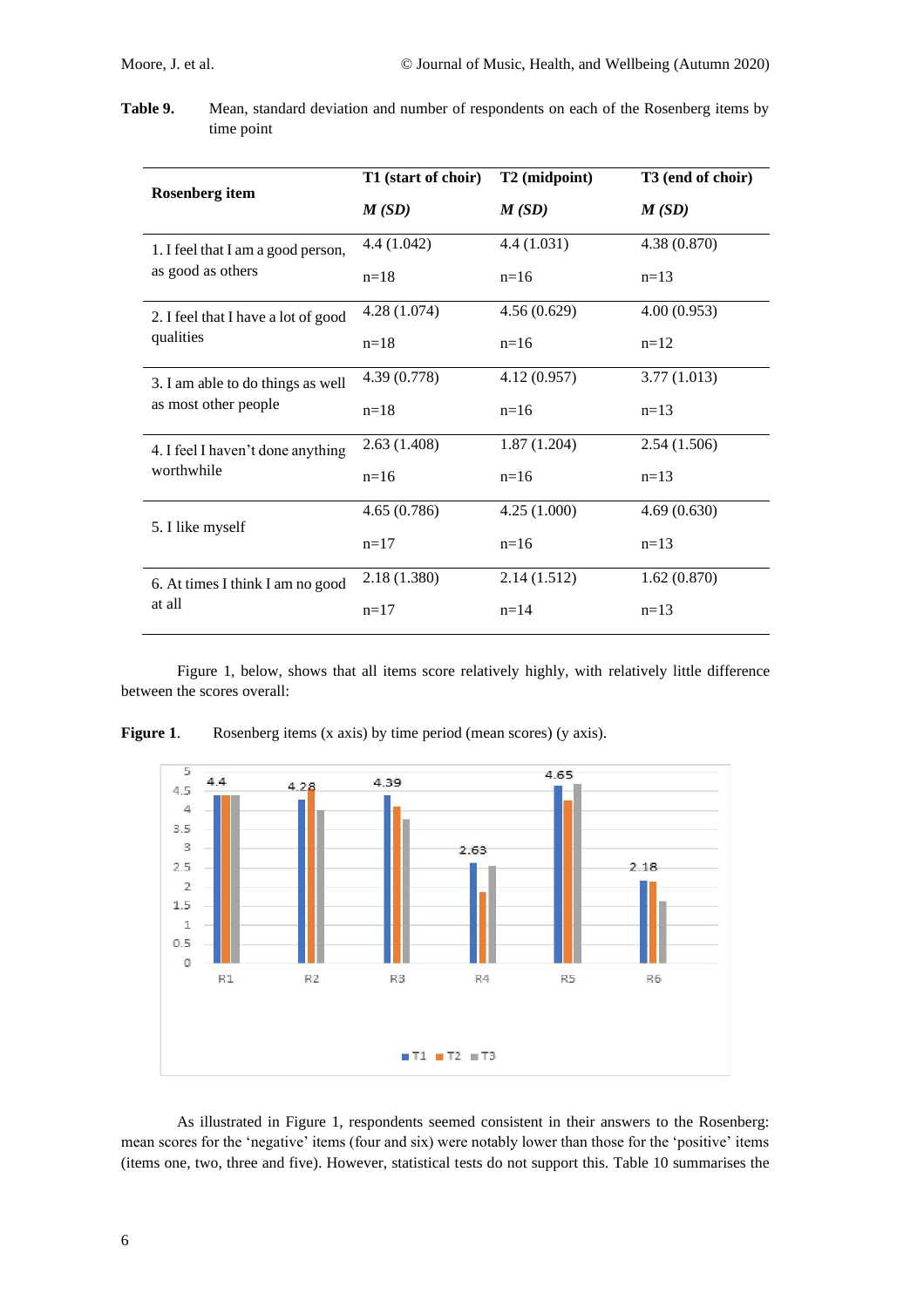Cronbach Alpha scores for T1, T2 and T3 (with the negatively expressed items (four and six), being recoded onto the scale for items one, two, three, and five).

| Table 10. |  |  |  |  | Cronbach Alpha for Rosenberg at various time points (recoded for negative items) |
|-----------|--|--|--|--|----------------------------------------------------------------------------------|
|-----------|--|--|--|--|----------------------------------------------------------------------------------|

| TT1   | $T^{\prime}$<br>. . | T3    |
|-------|---------------------|-------|
| 0.579 | 0.614               | 0.617 |

If the negative items are entirely removed from the scales and Cronbach Alpha calculated, the results demonstrate greater internal consistency for T1 and T2, but only T2 scores over 0.7 (an indication of internal consistency) (see Table 11).

**Table 11.** Cronbach Alpha for Rosenberg at various time points (negative items removed)

| $T^*$ | $T^{\wedge}$ | T <sub>3</sub> |
|-------|--------------|----------------|
| 0.586 | 0.788        | 0.362          |

A total score for all elements of the Rosenberg was calculated. Answers for the 'negative' items (four and six) were recoded ('1' became '5', '2' became '4', '3' remained '3', '4' became '2' and '5' became '1'). The results of this also failed to show a clear pattern (Table 12):

**Table 12.** Total mean scores for Rosenberg at T1, T2, T3.

| TT1     | $T^{\wedge}$ | T <sub>3</sub> |
|---------|--------------|----------------|
| 24.1333 | 25.4286      | 24.5833        |

It might be predicted, given the literature on the positive impact of participative arts activities on wellbeing, that mean scores for Rosenberg items one, two, three and five would increase from T1 to T3, and that mean scores for items four and six would decrease. However, this is not the case: there is no clear pattern. R1 stayed relatively constant, R2 increased then decreased, R3 decreased. Any changes were small. More data is needed to clarify this.

#### *Personal Wellbeing Index (Intellectual Difficulties)*

The PWI-LD scale is described above and is included in Appendix Two. The results are presented in Table 13 (means calculated from a 5-item Likert scale in which 'Happy nearly always' is '1' and 'Hardly ever happy' is '5'):

| Table 13. |  |  |  | PWI-LD items by time point (mean score, SD) |
|-----------|--|--|--|---------------------------------------------|
|-----------|--|--|--|---------------------------------------------|

|                                          | Т1         | T2             | T3         |
|------------------------------------------|------------|----------------|------------|
| <b>PWI-LD</b> item: Happiness felt about | M(SD)      | M(SD)<br>M(SD) |            |
| 1. $\ldots$ your life as a whole?        | 1.56(0.81) | 1.36(0.50)     | 1.86(1.10) |
|                                          | $n=16$     | $n = 14$       | $n = 14$   |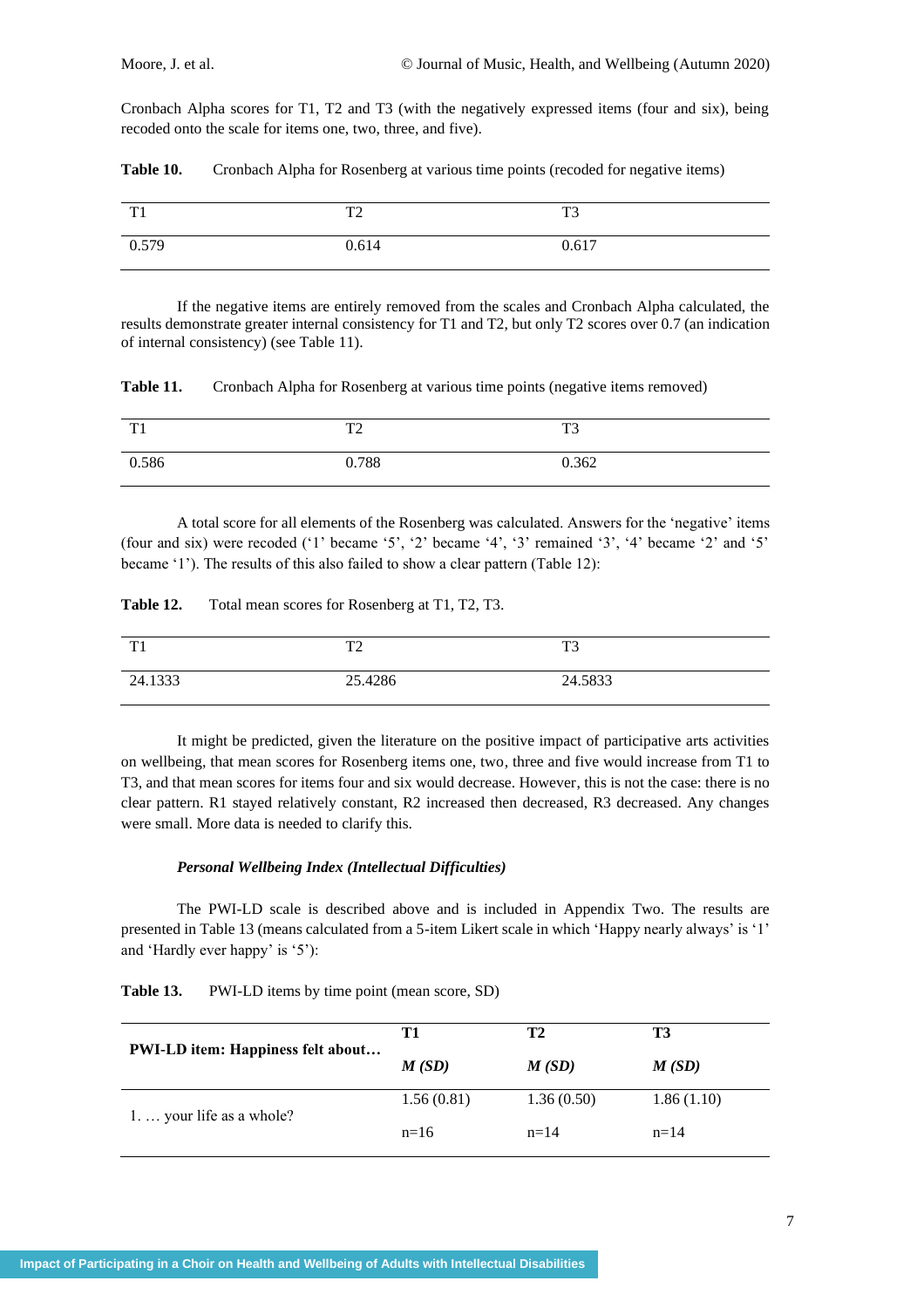| 2.  the things you have (Like the money | 1.78(0.88) | 1.88(1.09) | 1.79(0.89) |
|-----------------------------------------|------------|------------|------------|
| you have and the things you own)?       | $n=18$     | $n=16$     | $n=14$     |
| 3.  how healthy you are?                | 1.59(0.71) | 1.89(1.01) | 1.64(0.84) |
|                                         | $n=17$     | $n=16$     | $n=14$     |
| 4.  the things you make or things you   | 1.39(0.61) | 1.63(1.15) | 1.71(0.61) |
| learn?                                  | $n=18$     | $n=16$     | $n=14$     |
| 5  getting on with the people you       | 1.61(0.85) | 1.25(0.44) | 1.64(0.84) |
| know?                                   | $n=18$     | $n=16$     | $n=14$     |
| 6.  how safe you feel?                  | 2.28(1.18) | 1.75(1.24) | 2.08(1.19) |
|                                         | $n=18$     | $n=16$     | $n=13$     |
| 7.  doing things outside your home?     | 1.78(0.94) | 1.62(0.96) | 1.85(0.90) |
|                                         | $n=18$     | $n=16$     | $n=13$     |

The results in chart form are shown in Figure 2. Here, some items scored less highly at T2 than T1, then increase again at T3. Others increase from T1 to T2, then fall. Overall, no clear picture emerges. As with the Rosenberg, there is relatively little difference between the mean scores at each time point.



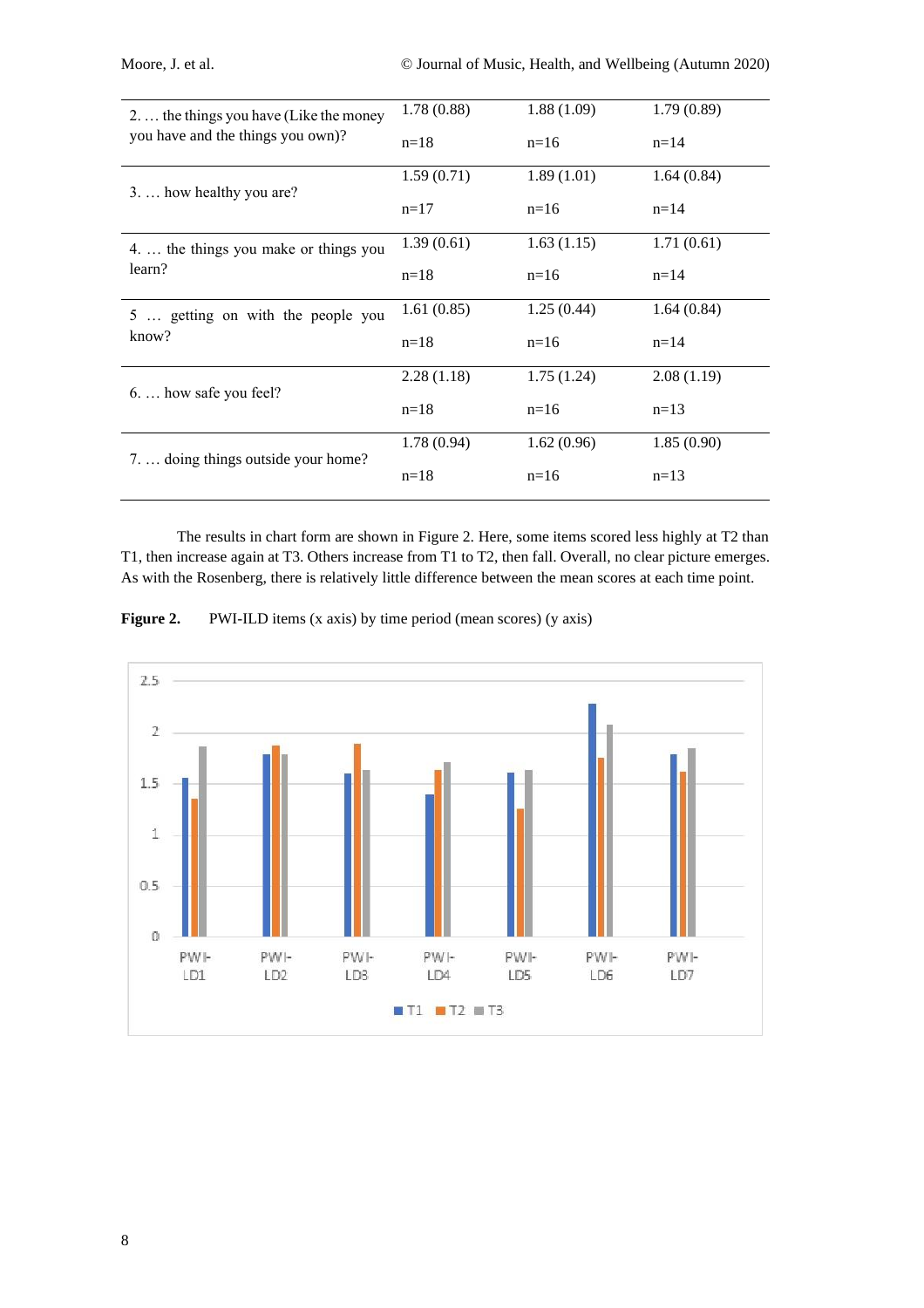The total scores for PWI-ID were also calculated for T1-3. No clear pattern is revealed (Table 14): **Table 14.** Total mean scores for PWI-ID at T1, T2, T3 (lower score – happier response).

| TT1<br>$\mathbf{r}$ | $T^{\prime}$<br>$\overline{\phantom{0}}$ | T <sub>3</sub> |
|---------------------|------------------------------------------|----------------|
| 14.67               | 12.15                                    | 14.54          |

#### *Qualitative results*

## *Short answer questions about intellectual disabilities*

Respondents were asked three questions about perceptions of intellectual disabilities. The first asked the respondent if they thought they had a learning disability (see table 18, Appendix Five). Most respondents said they thought they did, but frequently qualified this. Some respondents described their medical diagnoses ('Yes I have, Down Syndrome. IBS. Epilepsy – stress') (PID001), while others explained how they experienced their intellectual disability: ('Yes. Sometimes it takes me a while to process the question of things') (PID002). Others simply said, 'I have' or 'Yes'. Each respondent's answers were broadly consistent across time-points, although responses differed in detail.

The second question asked, 'Do people treat you differently because you have a learning disability' (see table 19). Some answers describe being bullied or mistreated.

'Yes. People like to talk to other people and ask what I like to eat - that really annoyed me because I can speak' (PID002).

'Yes - at school someone wasn't very friendly to me and the children called me names because I was in a group for disabled children, but I'm just the same as everyone else - I just have a disability' (PID006).

The third question asked, 'What do you think people think about people with a learning disability?'. Interviewers commentated that some respondents found this difficult to understand. Of the 47 total answers across T1 to T3, only 21 answered the question. Some of the answers which did answer the question include: 'I think some people avoid them like the plague - get treated different' (PID002), 'I think people think in good terms about people with disabilities and they try to help them' (PID004). Examples of answers which do not answer the question include: 'I don't talk to strangers. Stay safe' (PID001), and 'I like old people. They are sweet' (PID018). Some of the answers partially answered the question, but also included non-relevant information. Respondents also sometimes changed their answers to this question between time-points. One respondent, for example, stated at T1 'cruel to people with a learning disability', at T2 'in the middle' and at T3 'don't know' (PID005). These mixed responses may indicate limited understanding of this question.

## *Short answer questions about singing and the choir (T2 and T3 only).*

Respondents were asked 'how does singing make you feel?'. Here, the responses were overwhelmingly positive: 23 people over T2 and T3 mentioned 'happy'. Other responses included 'proud' (2) 'confident' (1) and 'makes me feel better' (1). One respondent said that singing made them 'sad', but the wider context of the remark indicated a nuanced emotional reaction to music: 'sometimes happy and sometimes sad - happy songs make me happy and sad songs make me sad' (PID006). Some other examples include: 'I am happy to sing my heart out' (PID002) and 'really bad mood because my disability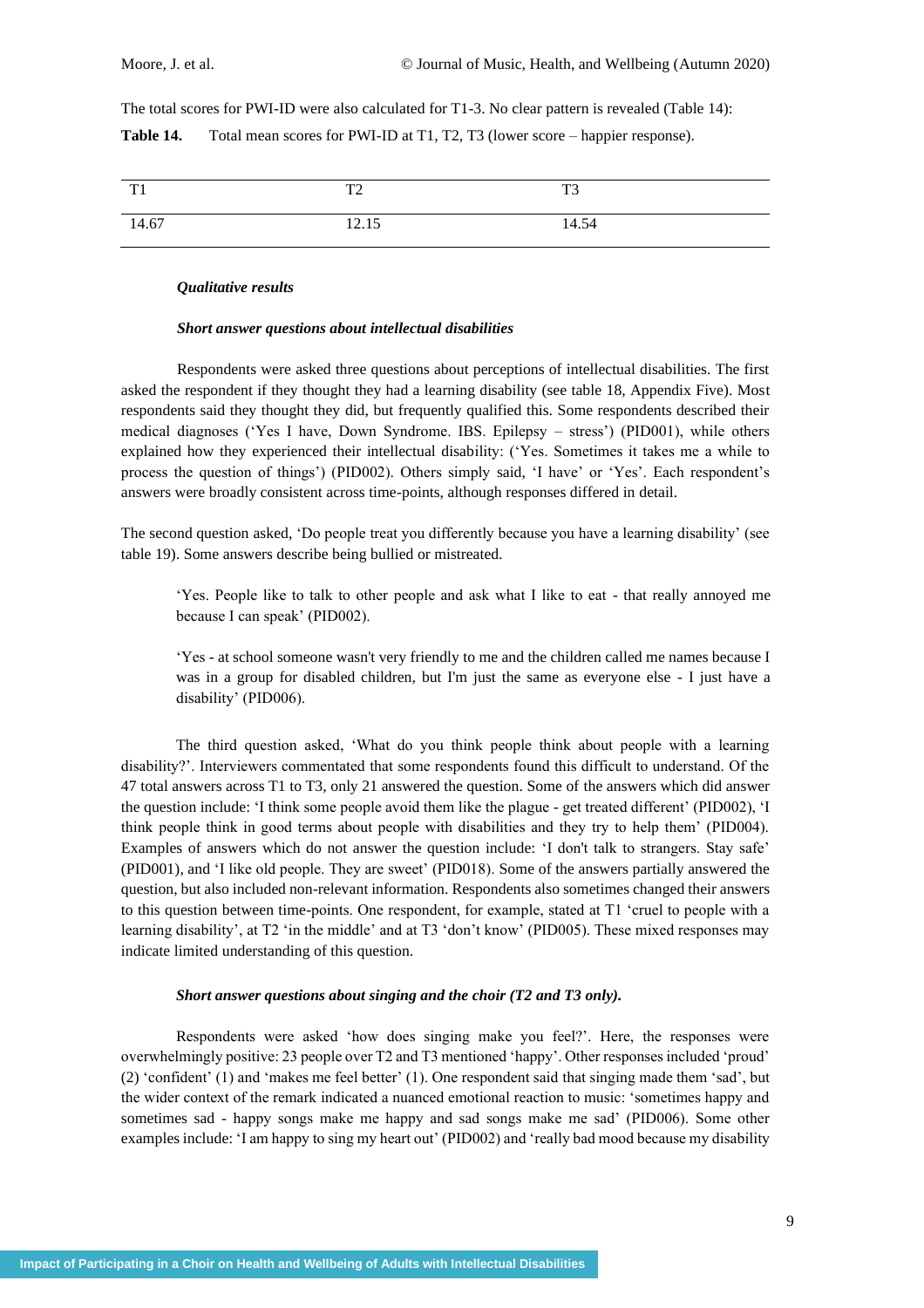holds me back sometimes - and all I did was sing and it made me feel better. I sing a lot now. I sing around the house and drive my mum crazy'. There were no negative responses to this question.

Next, respondents were asked 'what did you like most about the choir?'. The answers here were also entirely positive (see Table 20, Appendix Five). Verbatims from this question include: 'Confidence. Happy. Really helped me with depression' (PID005) and 'It's good, like being part of a group, like that everybody smiles' (PID002).

The group performed at Christmas 2018. Q3 asked 'How did you feel about performing in front of people? (Table 21, Appendix Five). Verbatim quotes include: *'*My nieces and nephew came to watch - they were like, that's my auntie - Auntie did good!' (PID002) and 'It's great. I'm not scared of nothing' (PID008).

Most participants were positive about practical arrangements for the choir, although a couple of people had minor reservations, for example noise. The final question in this section asked, 'What do you think could be made better about the choir'. Responses are summarised in Table 22 (see Appendix Five).

#### *Focus groups*

The results from the focus groups were coded by two researchers, using thematic analysis (Given, 2008) and the results compared. Clear themes emerged:

- Enjoyment of choir
- Community and belonging
- Progressions and growth
- Group cohesion and equality

These themes are discussed below.

## *Enjoyment of choir*

People enjoyed the choir: (SW = 'support worker',  $V =$  'volunteer'): SW3 'I think the choir has a lot of energy, which is a good thing, people come with a lot of energy and they put a lot of their heart and soul into it. The people that come here, they've got, they enjoy it' and, from V2, '[NAME] was always quiet but he'll come in now and he'll do that [action] to everyone, he'll touch you and he might not always want to take part but he is there and he enjoys it in his own way'. In the latter example, the volunteer links enjoyment of the choir to greater participation and increased social interaction, thus underlining a connection between attending choir regularly and social engagement and inclusion.

#### *Commuity and Belonging*

People who regularly attended the choir were also actively involved with the choir, participating, engaging with the music and each other, as this response indicates: 'I think people like having instruments like the shakers and the tambourines for people who can't take part in the singing so much they have slowly got involved with music and got really like more involved with that' (SW1).

The following comment, from a volunteer (V1), expresses the increased sense of community and belonging observed for some participants:

'It's also a great leveller actually you know…we're all there to sing and we're all there to sing together and everybody contributes sometimes in very different ways but it doesn't really matter…because we're all there with a common purpose and that's a great leveller'.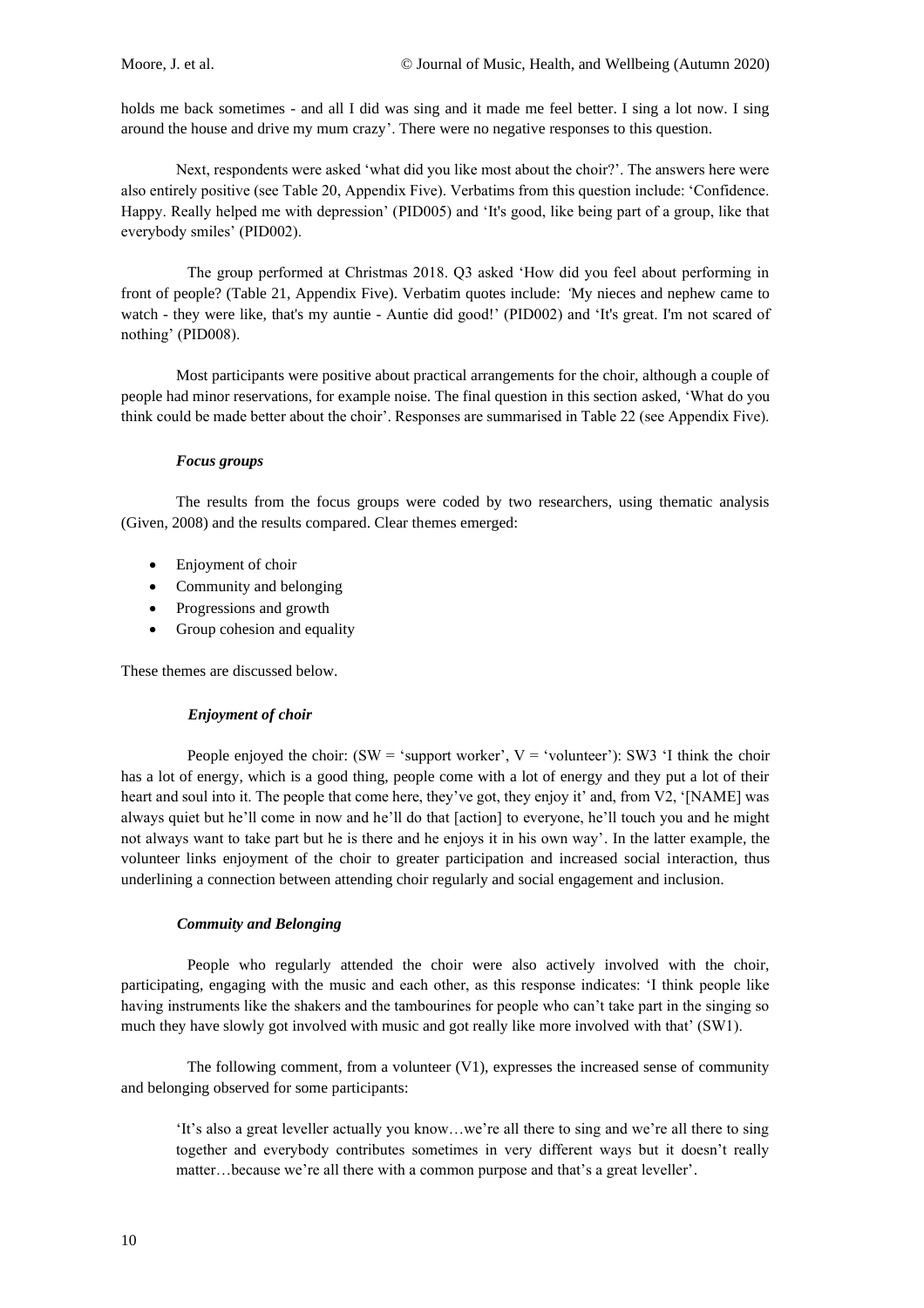One participant, during the course of the choir, 'really opened up his connection with people and that's really lovely to see' (SW2), whereas V1 reports that another participant 'smiles, she joins in, and she's actually started talking to people'.

#### *Progression and Growth*

Another theme concerned participants' progression and growth in confidence. The stories of individuals who had made changes during the choir were interesting: '[NAME] has helped lead it on occasions when [FACILITATOR] has not been here…his timing is absolutely impeccable and we all know the words and we know the melody but he'll know when to start singing and it is absolutely fantastic…it is lovely to see his confidence within the choir has grown' (SW2). 'She has been kind of observing on the side-lines and she's gradually been getting more involved, last week she volunteered to hand out the tambourines to everybody' (V1).

#### *Group Cohesion and Equality*

Those interviewed also mentioned being part of something bigger than the personal. SW2 stated that the choir is a 'very good levelling ground' in which no one person is dominant: 'they recognise that it is a group activity and more so those people that during the day probably have quite dominant personalities and take over a lot are allowing other people to come and be on the same level as them'. Others reported how considerate choir members were of each other. The choir also seemed to empower quieter members: SW2 reported that the choir gave opportunities for members to stand up in front of the group and lead, and that this opportunity, with the support of others, helped more introvert participants to take a more active, leadership role. A sense of ownership also grew: 'it is their choir, they choose a lot of the things and they decide a lot of the things' (SW3).

Singing, particularly, was felt to be key in the levelling of differences: 'It's also a great leveller actually you know people whether they're members of the choir or volunteers or support workers... we're all there to sing together and everybody contributes sometimes in very different ways' (V1).

## **4. Discussion**

In terms of the quantitative results, no clear picture emerges. Both Rosenberg and PWI demonstrated no obvious impact of the choir on health or wellbeing of participants, although mean scores from T1 were already relatively high (e.g. typically 4.2 or more for the positive items of the Rosenberg scale). Of course, this could also have been because the choir had no impact on the participants, however this seems unlikely because the qualitative results do show a very positive impact (on participant's feelings, sense of community and of belonging) on the choir's participants, as reported by choir members and by family, carers and support workers. The choir also seemed to aid progressions and growth amongst participants, as well as promoting equality and respect. A number of specific benefits were discussed above*.* The qualitative results also offered insights into the experiences of people with intellectual disabilities, for example how they felt they were perceived by others, instances of bullying and social exclusion. Not all feedback was entirely positive. Several volunteers mentioned a need to improve communication, and to reduce confusion. This feedback will be used to better manage future projects.

As mentioned above, the quantitative data did not show a clear picture about the impact of the intervention, with no clear progression between T1 and T3. There are a number of possible reasons for this. As indicated above, it could be that the choir had no impact on the variables measured, although this seems unlikely given the qualitative data. Other reasons will be examined in more detail in a separate paper (in preparation). Possible causes include that the scales were difficult to understand, or that other variables influenced respondent answers (for example acquiescence). Additionally, questions were raised about the sense of self assumed by the rating scales. Although the rating scales were selected because of their established use and seeming effectiveness with people with intellectual disabilities, the results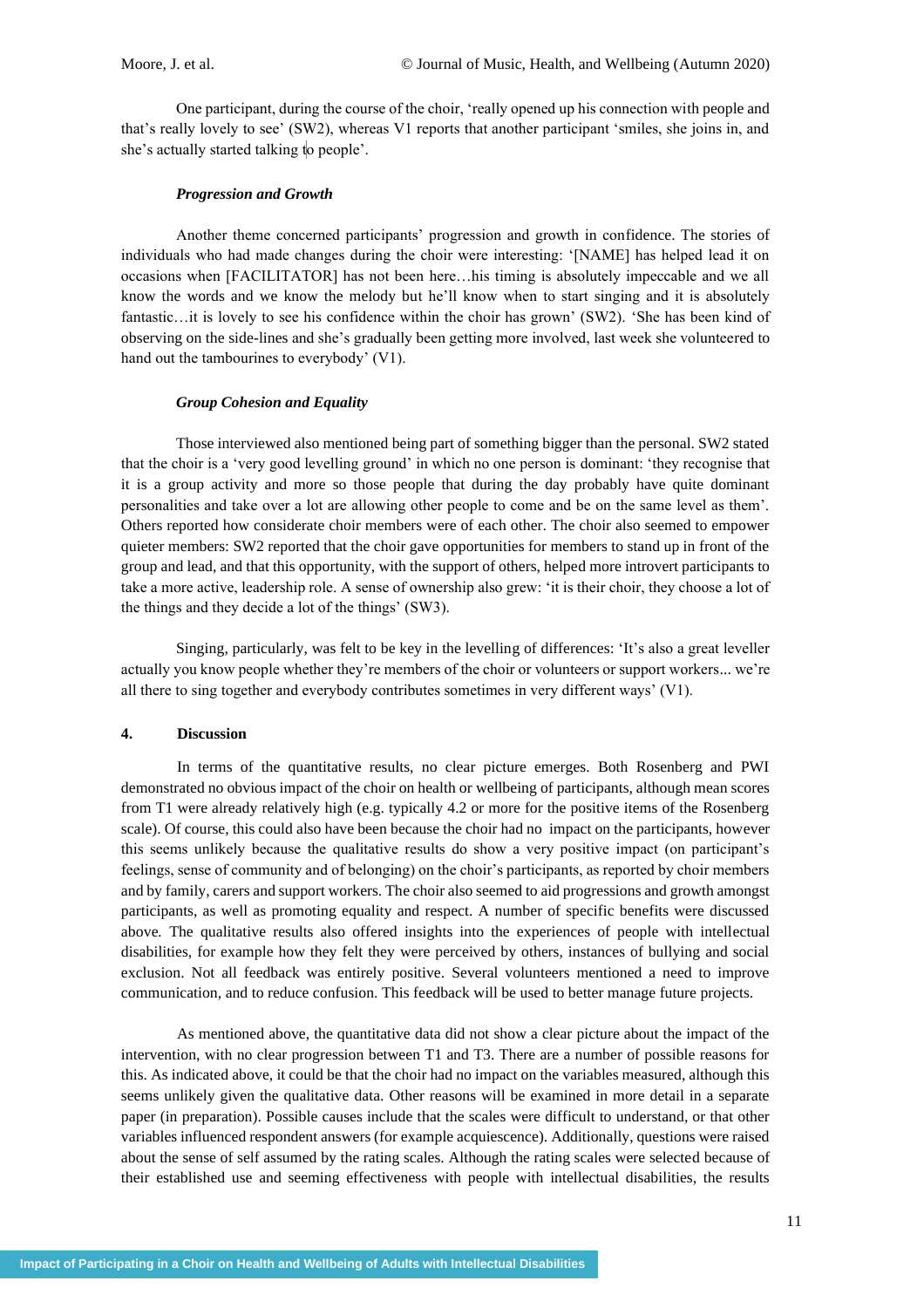suggest that respondents had some difficulties understanding questions about how people with intellectual disabilities are perceived by others, which might be interpreted to support Harter (1982:87-97, 1985, *passim*), who argued that learning disabilities can be associated with a less developed sense of self.

Due to respondent numbers, no statistical testing was done. It is anticipated that the next phase of the study will gather further data, possibly from a larger cohort, as this may clarify whether the issues found in this study regarding the rating scales are indicative of a more general situation. As far as the quantitative results suggest anything, they indicate a relatively high average score for questions relating to self-worth and self-awareness and relatively low score for negative measures. While the scores fluctuate between time-points, there is no clear pattern. Despite some reduction in mean scores for the 'negative' items, statistical testing revealed a lack of internal consistency, although the change in average score between the 'positive' and 'negative' items seems to indicate that the scale was generally understood by participants (however, see discussion above of Cronbach Alpha scores). Similarly, for the PWI, the scores indicate a generally high level of satisfaction, both with participants' lives and with specific elements of their lives (possessions, health, creativity etc.). In the qualitative data, a clear picture emerged of the perceived positive impact of the choir (for example, participants became more sociable and confident), and also into the prejudice faced by people with an intellectual disability, and the way participants see themselves.

Turning to the wider implications of our results, there seems to be a need to address inequalities in health and wellbeing for the substantial group of people with intellectual disabilities in the UK and beyond. A report by researchers at University College London finds that people with intellectual disabilities are more likely to live in poverty, less likely to be in work, and more likely to suffer bullying and discrimination (Rikard & Donkin, 2018). There is also a need to expand research to include more people with intellectual disabilities as participants. Indeed, a consensus statement has recently been published on approaches to conducting inclusive health research (Frankena, Naaldenberg, Cardol, Iriarte, Buchner, Brooker, Embregts, Joosa, Crother, Schormans, Schippers, Walmsley, O'Brien, Linehan, Northway, de Valk & Leusink, 2019:1-11). This contains useful pointers around four key themes (attributes of inclusive research; potential outcomes; reporting and publishing, and future research directions).

The background literature also highlighted benefits of participation in music amongst the general population: a sense of belonging, feeling more connected, better health and wellbeing, and engagement (Wilson et al., 2017: 847-858; Hall, 2010:24-40; Nordof Robbins, 2019; Clift & Hancox, 2010:79-96; Clift et al., 2017; Coulton et al., 2015:250-255).

These benefits were also found amongst our participants, particularly in regards to a sense of belonging, feeling more connected and engagement, as discussed in the results section above. For example, Wilson et al. (2017: 847-858) report that a study of the impact of a supported social group for adults with intellectual disabilities boosts engagement, and through this wellbeing, and develops social belonging and connectedness. This chimes with our results, but it should be noted that Wilson et al.'s study had only 10 participants. Similarly, studies looking at music interventions amongst people with an intellectual disability (for example Graham, 2004:24-29; Pavlicevic et al., 2014:5-19; Baumgarten & Wheeler, 2016:118-127) find numerous benefits, which broadly concur with our findings.

## **5. Conclusion**

In summary, while the quantitative results fail to show a clear picture, the qualitative results clearly indicate the positive impact of group singing as delivered by this project for people with an intellectual disability. The possible reasons for the unclear quantitative results have been discussed above, and further studies including a larger number of participants might throw further light on the matter. Arguably it may be important not to see lack of proven statistical significance as a 'failure', but rather as a call for future consideration of what health and wellbeing mean for people with intellectual disabilities,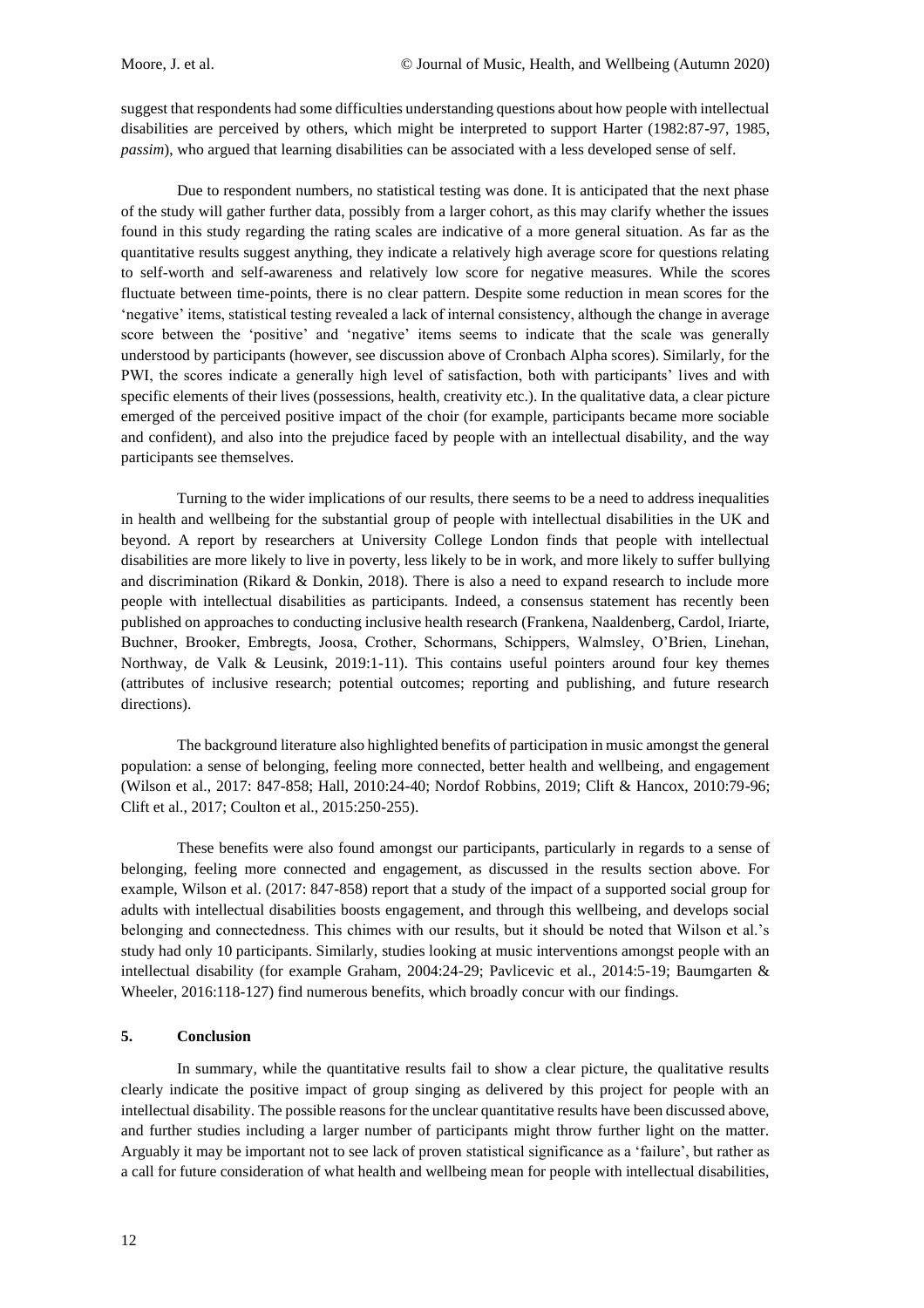and of how this group of people can be best researched in order that their positions be most adequately represented. Indeed, our long-term aim is to influence practice in the field. Further reflections on issues which arose in data collection and analysis form the subject of another paper (in preparation), and in this we will share further thoughts about improving research practice. Aside from issues with the quantitative data, the qualitative results give a vivid picture of the widespread impacts of the choir on its participants.

As empirical research, which involves people with an intellectual disability as participants is in its relative infancy, it is hoped that this study will contribute to the body of knowledge around health and wellbeing in this group. The methodological issues which arose during data collection have prompted further reflection amongst researchers, and it is hoped that wider dissemination will be of interest to other researchers and improve research methods. We had planned a dissemination event; due to the impact of the Coronavirus this has been postponed.

## **References**

- Ali, A., Hassiotis, A., Strydom, A., & King, M. 2012. 'Self-stigma in people with intellectual disabilities and courtesy stigma in family carers: A systematic review'. *Research in Developmental Disabilities*, *33*, 2122 – 2140. doi: 10.1016/j.ridd.2012.06.013.
- Bates, P., & Davis, F. A. 2004. 'Social capital, social inclusion and services for people with learning disabilities'. *Disability and Society*, *19*, 195–207. [doi.org/10.1080/0968759042000204202](https://doi.org/10.1080/0968759042000204202)
- Baumgarten, H. R. & Wheeler, B. L. 2016. 'The effects of music therapy on the prosocial behaviours of adults with disabilities'. *Music and Medicine*, *8*, 118-127.
- Beauchamp, T. L. & Childress, J.F. 2009. *Principles of Biomedical Ethics.* New York: Oxford University Press.
- British Association for Music Therapy 2017. *BAMT Information leaflets.* [Available online: [https://www.bamt.org/british-association-for-music-therapy-resources/bamt-information](https://www.bamt.org/british-association-for-music-therapy-resources/bamt-information-leaflets.html)[leaflets.html\]](https://www.bamt.org/british-association-for-music-therapy-resources/bamt-information-leaflets.html) Last Accessed: 08/07/2020.
- Clark, V. & Braun, V. 2013. 'Teaching thematic Analysis: Overcoming challenges and developing strategies for effective learning'. *The Psychologist, 26,* 120-123.
- Clark, V. L. P. & Ivankova, N. V. 2015. *Mixed Methods Research: A guide to the field.* Thousand Oaks, CA: SAGE.
- Clift, S. & Hancox, G. 2010. 'The Significance of Choral Singing for Sustaining Psychological Wellbeing: Findings from a survey of choristers in England, Australia and Germany'. *Music Performance Research,* 3, pp. 79–96
- Clift, S., Gilbert, R. & Vella-Burrows, T. 2016. *A Choir in Every Care Home: A review of research on the value of singing for older people.* London: The Baring Foundation. [Available online: [https://achoirineverycarehome.files.wordpress.com/2016/04/wp6-research-review-v2-1.pdf\]](https://achoirineverycarehome.files.wordpress.com/2016/04/wp6-research-review-v2-1.pdf) Last Accessed: 17/06/2020.
- Clift, S., Skingley, A., Page, S., Stephens, L. & Hurley, S. 2017. *Singing for Better Breathing: Findings from the Lambeth and Southwark Singing and COPD Project*. Canterbury: Sidney De Haan Research Centre for Arts and Health. [Available online: [http://create.canterbury.ac.uk/17081/\]](http://create.canterbury.ac.uk/17081/) Last Accessed 29/05/2020.
- Cluley, V. 2018. 'From "Learning disability to intellectual disability"— Perceptions of the increasing use of the term "intellectual disability" in learning disability policy, research and practice'. *British Journal of Learning Disabilities*, 46, 24–32. doi.org/10.1111/bld.12209
- Coleman, N., Sykes, W. & Groom, C. 2013. *Barriers to employment and unfair treatment at work: a quantitative analysis of disabled people's experiences*. [Available online: [https://www.equalityhumanrights.com/sites/default/files/research-report-88-barriers-to-](https://www.equalityhumanrights.com/sites/default/files/research-report-88-barriers-to-employment-and-unfair-treatment-at-work-disabled-peoples-experiences.pdf)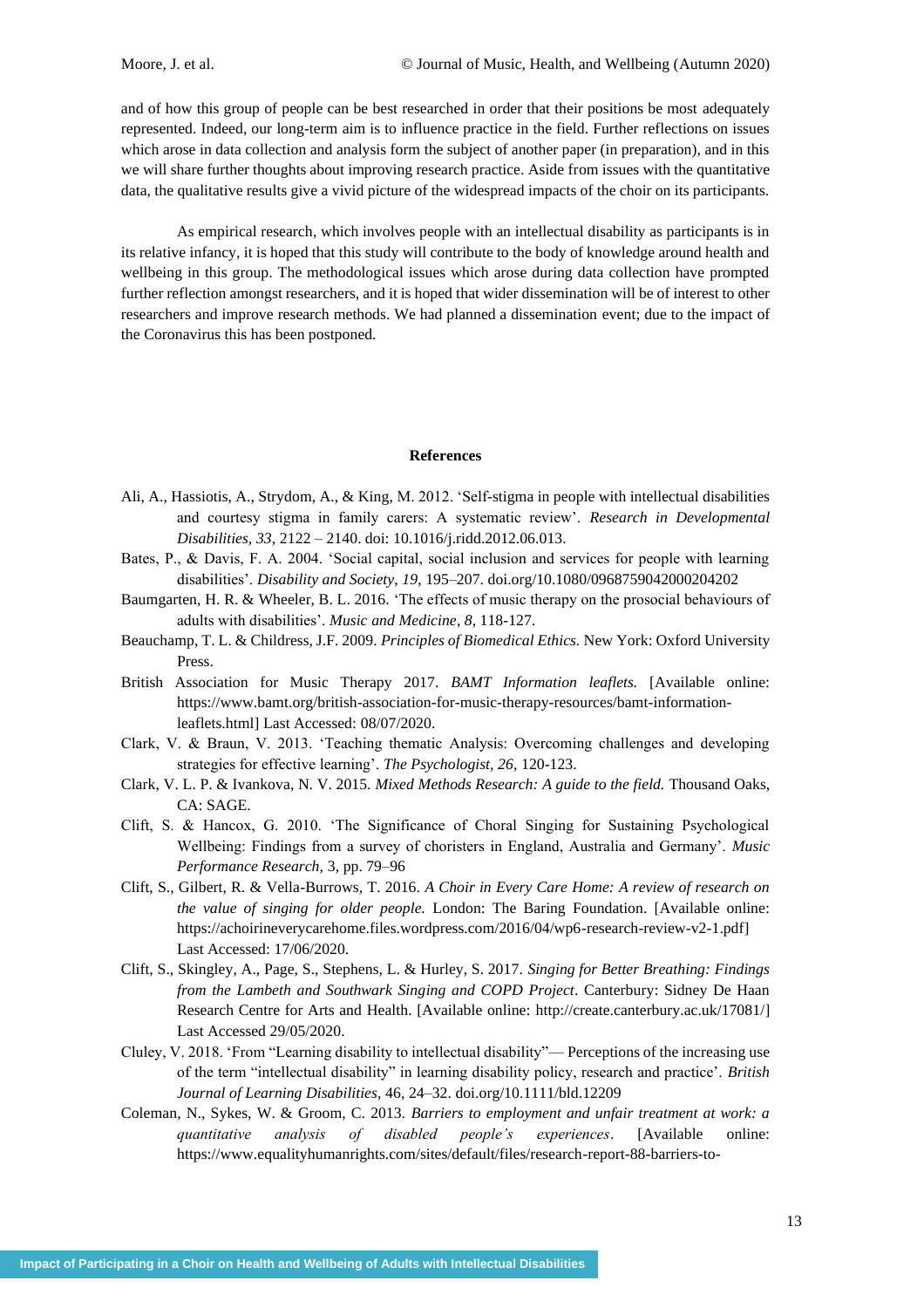[employment-and-unfair-treatment-at-work-disabled-peoples-experiences.pdf\]](https://www.equalityhumanrights.com/sites/default/files/research-report-88-barriers-to-employment-and-unfair-treatment-at-work-disabled-peoples-experiences.pdf) Last Accessed 21/06/2020.

- Coulton, S., Clift, S., Skingley, A. & Rodriguez, J. 2015. 'Effectiveness and Cost-effectiveness of Community Singing on Mental Health-related Quality of Life of Older People: Randomised controlled trial'. *The British Journal of Psychiatry, 207*, 250–55. doi: 10.1192/bjp.bp.113.129908.
- Cummins, R. A. & Lau, A. D. L. 2005. *Personal wellbeing index-intellectual disability*. 3rd edn, Deakin University, Australia: Deakin University Press.
- Davis, C., Kellett, S. & Beail, N. 2009. 'Utility of the Rosenberg self-esteem scale'. *American Journal of Intellectual Developmental Disabilities, 114*, 172-178. doi: 10.1352/1944-7558-114.3.172.
- Department of Health. 2001, March. *Valuing People: A new Strategy for Learning Disability for the 21st Century. [Available online: 1994] [Available online: 1994] [Available online: 1994] Continues online: [Available online: 1995]* [https://assets.publishing.service.gov.uk/government/uploads/system/uploads/attachment\\_data/f](https://assets.publishing.service.gov.uk/government/uploads/system/uploads/attachment_data/file/250877/5086.pdf) [ile/250877/5086.pdf\]](https://assets.publishing.service.gov.uk/government/uploads/system/uploads/attachment_data/file/250877/5086.pdf). Last Accessed: 23/06/2020.
- Department of Health. 2010, March. *Inclusion Health: Improving the way we meet the primary health care needs of the socially excluded*. [Available online: [https://webarchive.nationalarchives.gov.uk/+/http:/www.cabinetoffice.gov.uk/media/346571/in](https://webarchive.nationalarchives.gov.uk/+/http:/www.cabinetoffice.gov.uk/media/346571/inclusion-health.pdf) [clusion-health.pdf\]](https://webarchive.nationalarchives.gov.uk/+/http:/www.cabinetoffice.gov.uk/media/346571/inclusion-health.pdf). Last Accessed: 23/06/2020.
- Emerson, E., & Hatton, C. 2008, May 1. *People with Learning Disabilities in England*. [Available online: [https://www.lancaster.ac.uk/staff/emersone/FASSWeb/Emerson\\_08\\_PWLDinEngland.pdf\]](https://eur01.safelinks.protection.outlook.com/?url=https%3A%2F%2Fwww.lancaster.ac.uk%2Fstaff%2Femersone%2FFASSWeb%2FEmerson_08_PWLDinEngland.pdf&data=02%7C01%7Cjes.phillips%40canterbury.ac.uk%7C0dcabc85d54b4e1b856808d7dae9143f%7C0320b2da22dd4dab8c216e644ba14f13%7C0%7C0%7C637218566905626833&sdata=AOmLJuVevF5c8qrgCx5AmM6kQoSwUOkVhRCI3MW%2BGgw%3D&reserved=0). Last Accessed: 25/06/2020.
- Finlay, W. & Lyons, E. 2002. 'Acquiescence in Interviews With People Who Have Mental Retardation'. *Mental Retardation*, 40, 14–29. doi:10.1352/0047-6765(2002040<0014:AIIWPW>2.0.CO;2.
- Frankena, T. K., Naaldenberg, J., Cardol, m., Garcia Iriarte, E., Buchner, T., Brooker, K., Embregts, P., Joosa, E., Crother, F., Fudge Schormans, A., Schippers, A., Walmsley, J., O'Brien, P., Linehan, C., Northway, R., van Schrojenstein Lantman-de Valk, H. & Leusink, G. 2019. 'A consensus statement on how to conduct inclusive health research'. *Journal of Intellectual Disability Research, 63*, 1–11. doi: 10.1111/jir.12486
- Given, L. M. 2008 *The Sage Encyclopedia of Qualitative Research Methods*, Thousand Oaks, CA: SAGE.
- Graham, J. 2004. 'Communicating with the uncommunicative: Music therapy with pre-verbal adults'. *British Journal of Learning Disabilities*, 32, 24–29. [https://doi.org/10.1111/j.1468-](https://doi.org/10.1111/j.1468-3156.2004.00247.x) [3156.2004.00247.x](https://doi.org/10.1111/j.1468-3156.2004.00247.x)
- Hall, S. A. 2010. 'The Social Inclusion of Young Adults with Intellectual Disabilities: A Phenomenology of their Experiences'. *Journal of Ethnographic and Qualitative Research,* 4:1, 24–40.
- Harter, S. 1982. 'The Perceived Competence Scale for Children'. *Child Development.* 53:1, 87–97.
- Harter, S. 1985 *Manual: Self-Perception Profile for Children.* Denver, CO: University of Denver.
- Kennedy, L. and Brewer, G. 2016. 'Creative methodologies to enhance communication'. *British Journal of Learning Disabilities, 44*, 35–42.
- Lewandowski, L. and Aracngelo, K. 1994. 'The social adjustment and self-concept of adults with learning disabilities'. *Journal of Learning Disabilities*, 27, 598–605.
- McClimens, A., & Allmark, P. 2011. 'A problem with inclusion in learning disability research'. *Nursing Ethics*, 18(5), 633–639[. https://doi.org/10.1177/0969733011404588](https://doi.org/10.1177/0969733011404588)
- McGillivray, J. A., Lau, A. L. D., Cummins, R. A. and Davey, G. 2009. 'The Utility of the Personal Wellbeing Index Intellectual Disability Scale in an Australian Sample'. *Journal of Applied Research in Intellectual Disabilities,* 22, 276–286. [https://doi.org/10.1111/j.1468-](https://doi.org/10.1111/j.1468-3148.2008.00460.x) [3148.2008.00460.x](https://doi.org/10.1111/j.1468-3148.2008.00460.x)
- Mencap. 2020. *How common is a learning disability*? [Available online: [https://www.mencap.org.uk/learning-disability-explained/research-and-statistics/how](https://eur01.safelinks.protection.outlook.com/?url=https%3A%2F%2Fwww.mencap.org.uk%2Flearning-disability-explained%2Fresearch-and-statistics%2Fhow-common-learning-disability&data=02%7C01%7Cjes.phillips%40canterbury.ac.uk%7C0dcabc85d54b4e1b856808d7dae9143f%7C0320b2da22dd4dab8c216e644ba14f13%7C0%7C0%7C637218566905636789&sdata=Ly6Sp0heW9I9znXfV%2B3bcqDSLVTFWyj%2BfhUN3LsGD%2FI%3D&reserved=0)[common-learning-disability\]](https://eur01.safelinks.protection.outlook.com/?url=https%3A%2F%2Fwww.mencap.org.uk%2Flearning-disability-explained%2Fresearch-and-statistics%2Fhow-common-learning-disability&data=02%7C01%7Cjes.phillips%40canterbury.ac.uk%7C0dcabc85d54b4e1b856808d7dae9143f%7C0320b2da22dd4dab8c216e644ba14f13%7C0%7C0%7C637218566905636789&sdata=Ly6Sp0heW9I9znXfV%2B3bcqDSLVTFWyj%2BfhUN3LsGD%2FI%3D&reserved=0). Last Accessed: 23/06/2020.
- NHS Digital (2019, January 24). *Health and Care of People with Learning Disabilities, Experimental Statistics: 2017 to 2018 [PAS].* [Available online: [https://digital.nhs.uk/data-and](https://eur01.safelinks.protection.outlook.com/?url=https%3A%2F%2Fdigital.nhs.uk%2Fdata-and-information%2Fpublications%2Fstatistical%2Fhealth-and-care-of-people-with-learning-disabilities%2Fexperimental-statistics-2017-to-2018&data=02%7C01%7Cjes.phillips%40canterbury.ac.uk%7C0dcabc85d54b4e1b856808d7dae9143f%7C0320b2da22dd4dab8c216e644ba14f13%7C0%7C0%7C637218566905636789&sdata=jTGcEYIVZTSczUQpkdfFgG8ZjLUXz0XeHTZwlzMo6hQ%3D&reserved=0)[information/publications/statistical/health-and-care-of-people-with-learning-](https://eur01.safelinks.protection.outlook.com/?url=https%3A%2F%2Fdigital.nhs.uk%2Fdata-and-information%2Fpublications%2Fstatistical%2Fhealth-and-care-of-people-with-learning-disabilities%2Fexperimental-statistics-2017-to-2018&data=02%7C01%7Cjes.phillips%40canterbury.ac.uk%7C0dcabc85d54b4e1b856808d7dae9143f%7C0320b2da22dd4dab8c216e644ba14f13%7C0%7C0%7C637218566905636789&sdata=jTGcEYIVZTSczUQpkdfFgG8ZjLUXz0XeHTZwlzMo6hQ%3D&reserved=0)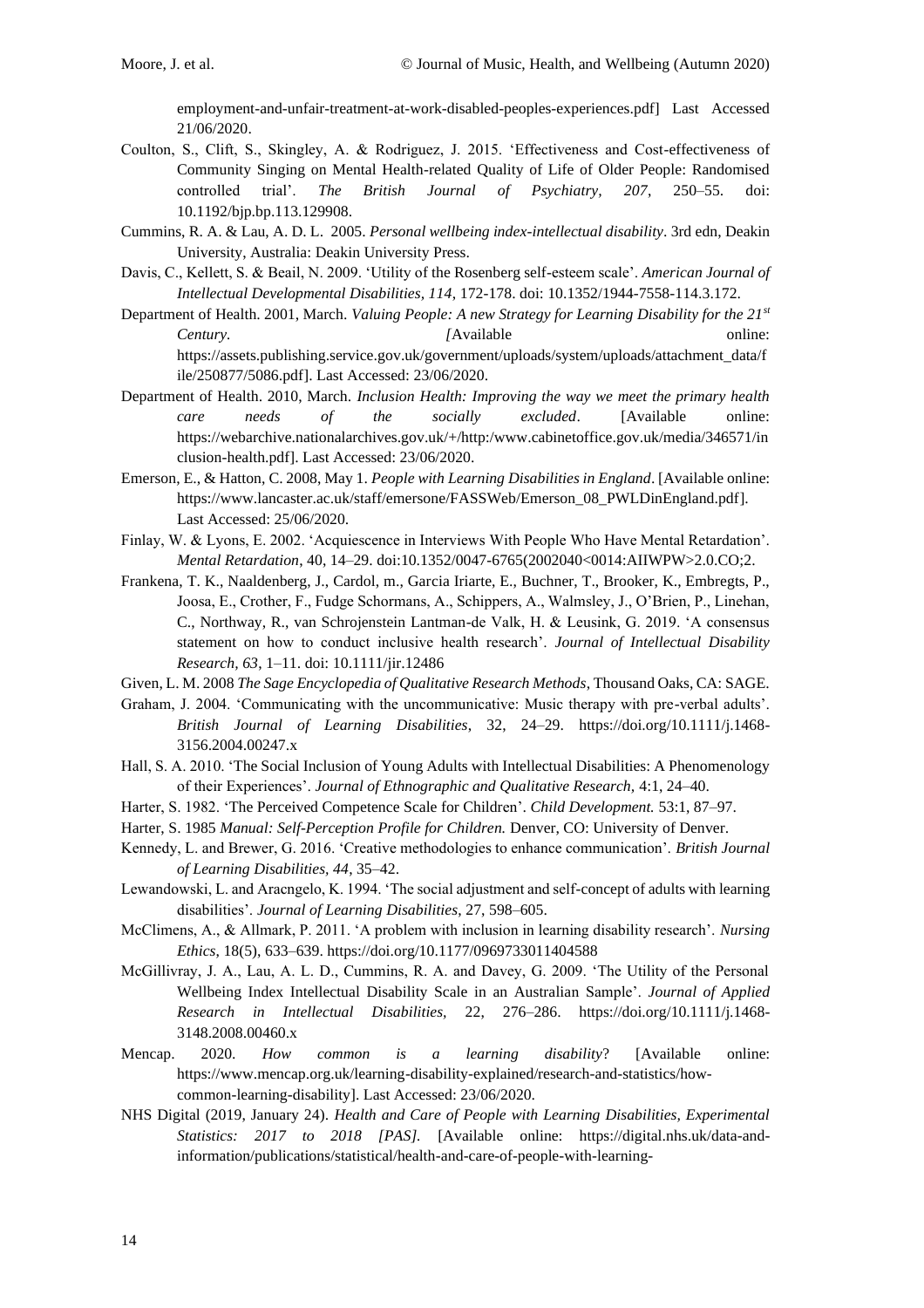[disabilities/experimental-statistics-2017-to-2018\]](https://eur01.safelinks.protection.outlook.com/?url=https%3A%2F%2Fdigital.nhs.uk%2Fdata-and-information%2Fpublications%2Fstatistical%2Fhealth-and-care-of-people-with-learning-disabilities%2Fexperimental-statistics-2017-to-2018&data=02%7C01%7Cjes.phillips%40canterbury.ac.uk%7C0dcabc85d54b4e1b856808d7dae9143f%7C0320b2da22dd4dab8c216e644ba14f13%7C0%7C0%7C637218566905636789&sdata=jTGcEYIVZTSczUQpkdfFgG8ZjLUXz0XeHTZwlzMo6hQ%3D&reserved=0). Last accessed 24/06/2020. Last Accessed: 23/06/2020.

- Nordoff, R. 2020. *How can Nordoff Robbins Music Therapy Help?* [Available online: [https://www.nordoff-robbins.org.uk/music-therapy-and-learning-difficulties/\]](https://www.nordoff-robbins.org.uk/music-therapy-and-learning-difficulties/). Last Accessed: 22/06/2020.
- Park, J-Y. & Park, E-Y. 2019. 'The Rasch Analysis of Rosenberg Self-Esteem Scale in Individuals with Intellectual Disabilities'. *Frontiers in Psychology,* 16th September 2019. [doi.org/10.3389/fpsyg.2019.01992](https://doi.org/10.3389/fpsyg.2019.01992)
- Patton, M. Q. 2014. *Qualitative Research & Evaluation Methods: Integrating Theory and Practice.*  Thousand Oaks, CA: SAGE.
- Pavlicevic, M., O'Neil, N., Powell, H., Jones, O., & Sampathianaki, E. 2014. 'Making music, making friends: Long-term music therapy with young adults with severe learning disabilities'. *Journal of Intellectual Disabilities*, 18, 5–19[. https://doi.org/10.1177/1744629513511354](https://eur01.safelinks.protection.outlook.com/?url=https%3A%2F%2Fdoi.org%2F10.1177%2F1744629513511354&data=02%7C01%7Cjes.phillips%40canterbury.ac.uk%7C0dcabc85d54b4e1b856808d7dae9143f%7C0320b2da22dd4dab8c216e644ba14f13%7C0%7C0%7C637218566905646747&sdata=47aQ%2F1bec0w7FYE7W65E3scOGZCUg6sY9MitIAuzZtI%3D&reserved=0)
- Pestana, C. 2014. 'Exploring the self-concept of adults with mild learning disabilities'. *British Journal of Learning Disabilities,* 43, 16–23. Doi.org/10.1111/bld.12081
- Prescott, A. P. 2006. *The Concept of Self in Psychology.* New York: Nova Science Publishers.
- Reschly, A. & Christenson, S. 2006. 'School completion' in *Children's needs: development, prevention, and intervention III*. Edited by Bear, G.G. and Minke, K.M, 103–113. Bethesda, MD: National Association of School Psychologists.
- Rikard, W. & Donkin, A. 2018. 'A Fair, Supportive Society. Institute of Health Equality'. [Available online: [http://www.instituteofhealthequity.org/resources-reports/a-fair-supportive-society](http://www.instituteofhealthequity.org/resources-reports/a-fair-supportive-society-summary-report/a-fair-supportive-society-summary-report.pdf)[summary-report/a-fair-supportive-society-summary-report.pdf\]](http://www.instituteofhealthequity.org/resources-reports/a-fair-supportive-society-summary-report/a-fair-supportive-society-summary-report.pdf). Last Accessed: 25/06/2020.
- Rosenberg, M. 1965. *Society and the Adolescent Self-Image.* Princeton, NJ: Princeton University Press.
- Sense, A. 2017. *Someone cares if I'm not there*. [Available online: [https://www.sense.org.uk/support](https://eur01.safelinks.protection.outlook.com/?url=https%3A%2F%2Fwww.sense.org.uk%2Fsupport-us%2Fcampaigns%2Floneliness%2F&data=02%7C01%7Cjes.phillips%40canterbury.ac.uk%7C0dcabc85d54b4e1b856808d7dae9143f%7C0320b2da22dd4dab8c216e644ba14f13%7C0%7C0%7C637218566905651721&sdata=qoIisAnOdMI%2B9Wl2yTNmPEH7%2BFTJe7k0p6f9DfZgic8%3D&reserved=0)[us/campaigns/loneliness/\]](https://eur01.safelinks.protection.outlook.com/?url=https%3A%2F%2Fwww.sense.org.uk%2Fsupport-us%2Fcampaigns%2Floneliness%2F&data=02%7C01%7Cjes.phillips%40canterbury.ac.uk%7C0dcabc85d54b4e1b856808d7dae9143f%7C0320b2da22dd4dab8c216e644ba14f13%7C0%7C0%7C637218566905651721&sdata=qoIisAnOdMI%2B9Wl2yTNmPEH7%2BFTJe7k0p6f9DfZgic8%3D&reserved=0). Last Accessed: 21/06/2020.
- Taheri, A., Perry, A. & Minnes, P. 2016. 'Examining the social participation of children and adolescents with intellectual disabilities and autism spectrum disorder in relation to peers'. *Journal of Intellectual Disability Research*, 60, 435–443.<https://doi.org/10.1111/jir.12289>
- Thyer, B. 2010. *The Handbook of Social Work Research Methods.* Thousand Oaks, CA: SAGE.
- Walmsley, J. 2001. 'Normalisation, Emancipatory Research and Inclusive Research in Learning Disability'. *Disability & Society*, 16, 187–205. [doi.org/10.1080/09687590120035807](https://doi.org/10.1080/09687590120035807)
- Wilson, N. J., Jaques, H., Johnson, A., & Brotherton, M. L. 2017. 'From Social Exclusion to Supported Inclusion: Adults with Intellectual Disability Discuss Their Lived Experiences of a Structured Social Group'. *Journal of Applied Research in Intellectual Disabilities*, 30, 847–858. doi: 10.1111/jar.12275.
- World Health Organisation 2019. *Definition: intellectual disability*. [Available online: [http://www.euro.who.int/en/health-topics/noncommunicable-diseases/mental](https://eur01.safelinks.protection.outlook.com/?url=http%3A%2F%2Fwww.euro.who.int%2Fen%2Fhealth-topics%2Fnoncommunicable-diseases%2Fmental-health%2Fnews%2Fnews%2F2010%2F15%2Fchildrens-right-to-family-life%2Fdefinition-intellectual-disability&data=02%7C01%7Cjes.phillips%40canterbury.ac.uk%7C0dcabc85d54b4e1b856808d7dae9143f%7C0320b2da22dd4dab8c216e644ba14f13%7C0%7C0%7C637218566905656700&sdata=Z4sib0k781MXg0BZ6jV1LpLU3hjPHPqlSDfCucj8qqc%3D&reserved=0)[health/news/news/2010/15/childrens-right-to-family-life/definition-intellectual-disability\]](https://eur01.safelinks.protection.outlook.com/?url=http%3A%2F%2Fwww.euro.who.int%2Fen%2Fhealth-topics%2Fnoncommunicable-diseases%2Fmental-health%2Fnews%2Fnews%2F2010%2F15%2Fchildrens-right-to-family-life%2Fdefinition-intellectual-disability&data=02%7C01%7Cjes.phillips%40canterbury.ac.uk%7C0dcabc85d54b4e1b856808d7dae9143f%7C0320b2da22dd4dab8c216e644ba14f13%7C0%7C0%7C637218566905656700&sdata=Z4sib0k781MXg0BZ6jV1LpLU3hjPHPqlSDfCucj8qqc%3D&reserved=0). Last Accessed: 21/06/2020.
- Yousefi, A. A., Mozaffari, K. Sharif, N. & Sepasi, M. 2013. Reliability and Validity of the "Personal Well-Being index – Cognitive Disability" on Mentally Retarded Students. *Iranian Journal of Psychiatry*, 8, 68–72.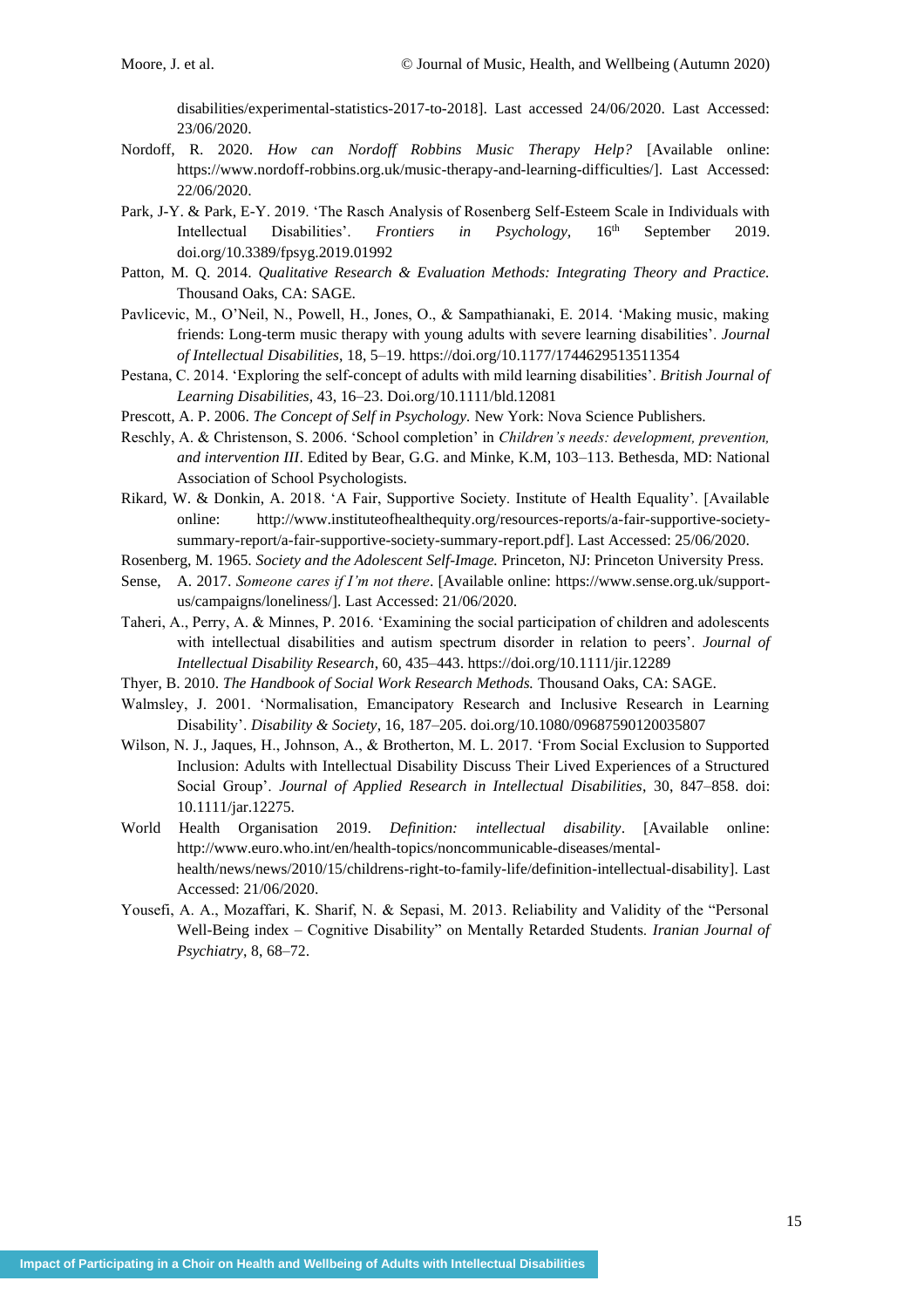## **Appendices**

# *Appendix One: Adapted Rosenberg Scale*

## **Rosenberg Self-Esteem Scale**

Please read each statement. Then circle the number indicating how much you believe the statement to be true.

|                                                                 | Never true   | Hardly ever           | Sometimes      | Often true         | Always true |
|-----------------------------------------------------------------|--------------|-----------------------|----------------|--------------------|-------------|
|                                                                 |              | true                  | true           |                    |             |
| I feel that I am a good<br>1.<br>person, as good as<br>others   | $\mathbf{1}$ | $\overline{2}$        | $\mathfrak{Z}$ | $\overline{4}$     | 5           |
| I feel that I have a lot of<br>2.<br>good qualities             | $\mathbf{1}$ | $\overline{2}$        | 3              | $\overline{4}$     | 5           |
| I am able to do things<br>3.<br>as well as most other<br>people | $\mathbf{1}$ | $\boldsymbol{2}$      | 3              | $\overline{4}$     | 5           |
| I feel I haven't done<br>4.<br>anything worthwhile              | $\mathbf{1}$ | $\overline{2}$        | 3              | $\overline{4}$     | 5           |
| I like myself<br>5.                                             | $\,1$        | $\boldsymbol{2}$      | $\mathfrak 3$  | $\overline{4}$     | $\sqrt{5}$  |
| At times, I think I am<br>6.<br>no good at all                  | $\mathbf{1}$ | $\overline{2}$        | 3              | $\overline{4}$     | 5           |
|                                                                 |              |                       |                |                    |             |
| Hardly ever true<br>Never true                                  |              | <b>Sometimes true</b> | Often true     | <b>Always true</b> |             |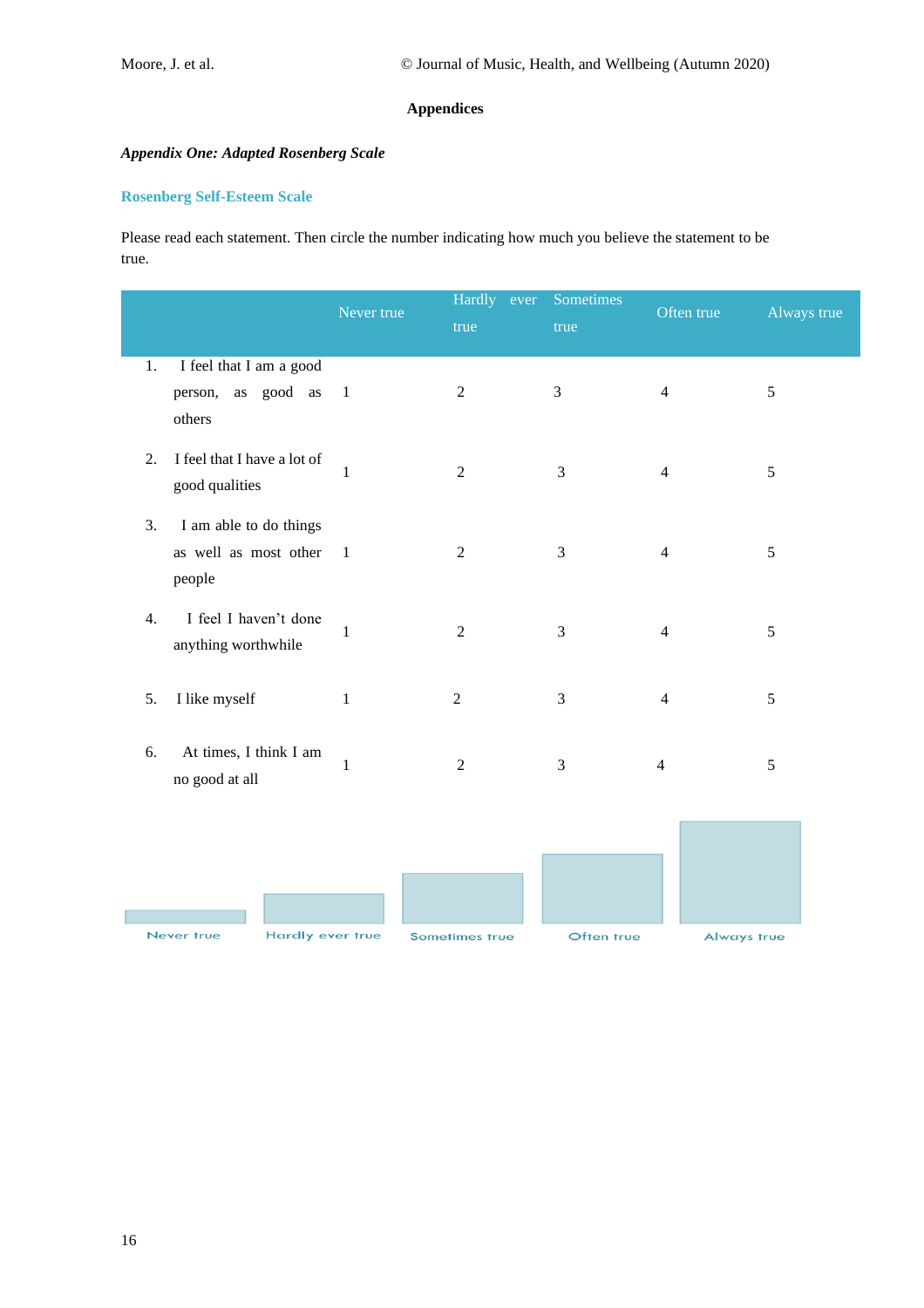*Appendix Three: Personal Wellbeing Index (PWI-ID)*

*Test Question: Using the scale, how do you feel about eating ice cream?*

Part I: Happy with Life as a Whole

1. "How happy do you feel about your life as a whole?"

| Happy  | Happy    | Happy    | <b>Not</b> | Hardly |
|--------|----------|----------|------------|--------|
| nearly | most of  | about    | often      | ever   |
| always | the time | sometime | very       | happy  |
|        |          |          |            |        |

Part II: Personal Wellbeing Index – Intellectual Disability



"How happy do you feel about…?"

- 2. the things you have? Like the money you have and the things you own?
- 3. how healthy you are?
- 4. the things you make or the things you learn? \_\_\_\_\_\_\_\_\_\_\_\_\_\_\_\_\_\_\_\_\_\_\_\_\_\_\_\_\_\_\_\_\_
- 5. getting on with the people you know? \_\_\_\_\_\_\_\_\_\_\_\_\_\_\_\_\_\_\_\_\_\_\_
- 6. how safe you feel?
- 7. doing things outside your home?
- 8. how things will be later on in your life?

# *Appendix Four: Demographics*

## *Demographics and Initial Information*

| Gender | Male | Female | Prefer not to say |
|--------|------|--------|-------------------|
|        |      |        |                   |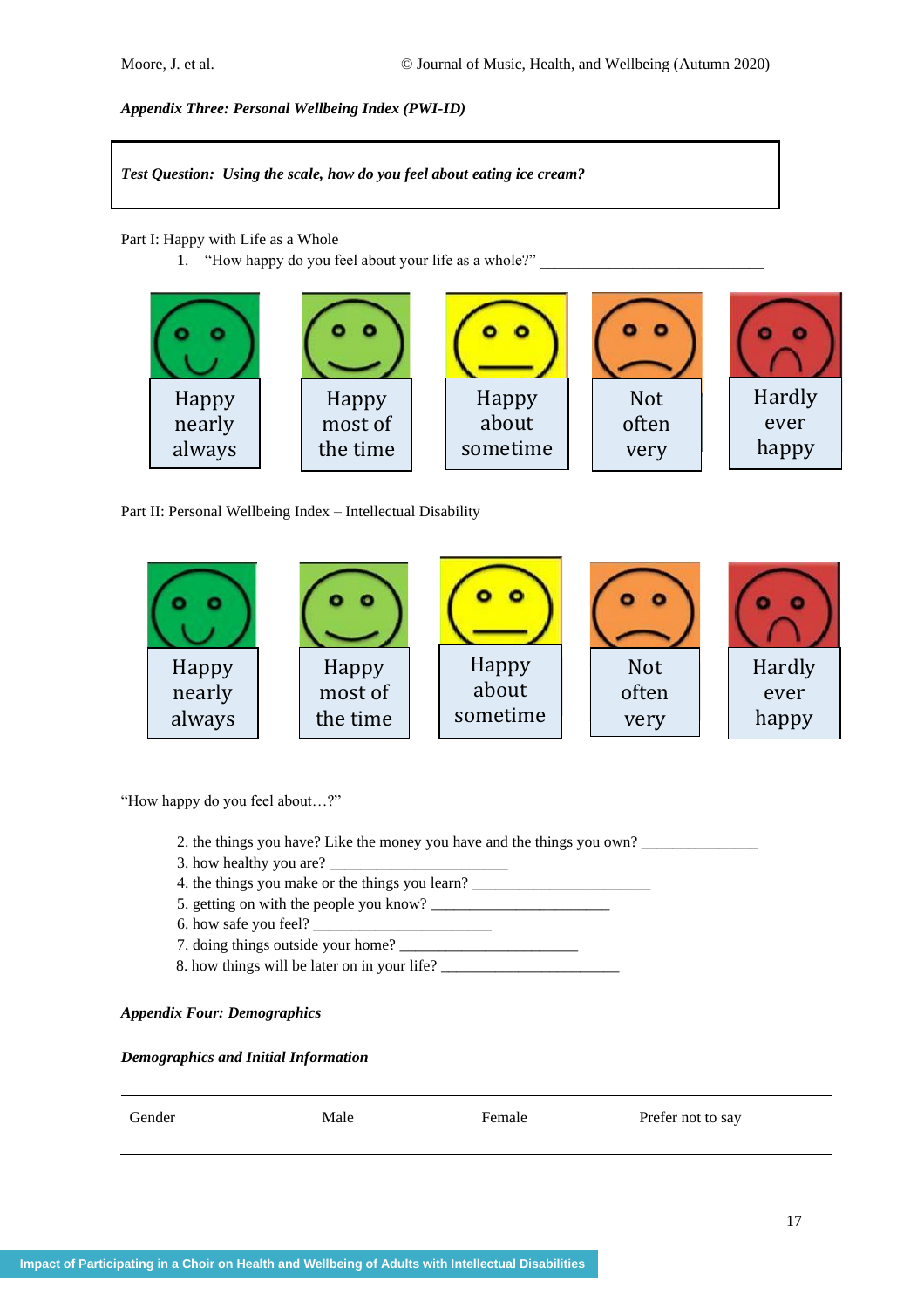|                                     | 18-24             | $25-29$                 | $30 - 34$                | 35-39        | $40 - 44$                  |
|-------------------------------------|-------------------|-------------------------|--------------------------|--------------|----------------------------|
| Age                                 | 45-49             | 50-54                   | 55-59                    | 60-64        | $65+$                      |
| Ethnicity                           |                   |                         |                          |              |                            |
|                                     | Married           |                         | Divorced                 | Separated    |                            |
| <b>Marital Status</b>               | Widowed           |                         | In a relationship Single |              |                            |
|                                     | Prefer not to say |                         |                          |              |                            |
| Employment/                         |                   | Full-time paid          | Part-time paid           | Volunteering |                            |
| <b>Volunteer Status</b>             |                   | Student                 | Unemployed               |              | Prefer not to say          |
|                                     | Living alone      |                         | Living with family       |              | Living with spouse/partner |
| Living Situation                    |                   | Supported accommodation | Other:                   |              | Prefer not to say          |
| Other<br>Service<br>Engagement      |                   |                         |                          |              |                            |
| Other Arts/<br>Music<br>Involvement |                   |                         |                          |              |                            |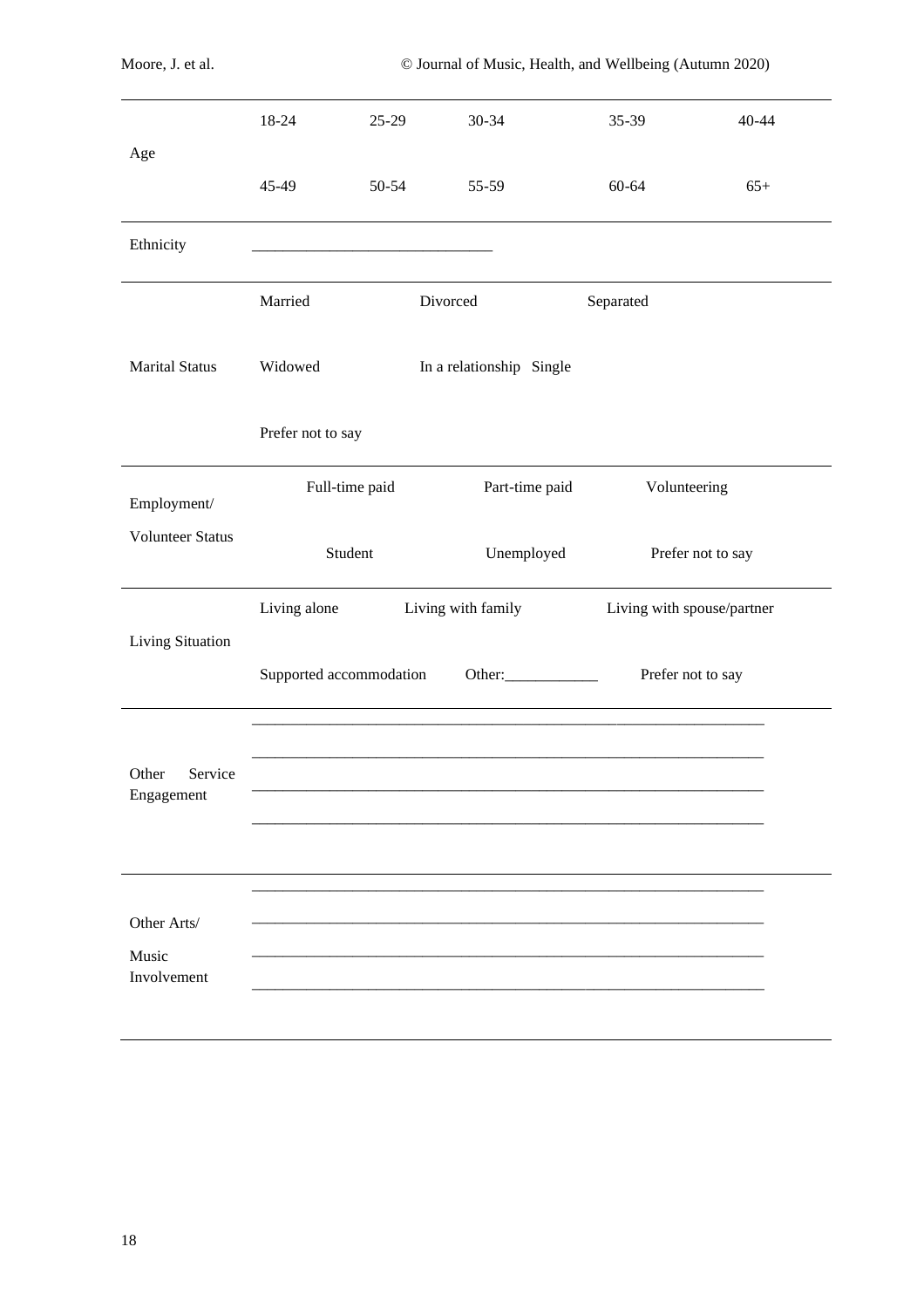## **Appendix Five: Short Answer Questions**

How does singing make you feel?

What did you like most about the choir?

How did you feel about performing in front of people?

Is the time of the choir convenient to you?

Do you feel comfortable coming to the room and the building for the choir?

What did you not like about the choir?

What do you think could be made better about the choir?

Researcher Only - Reflection on data collection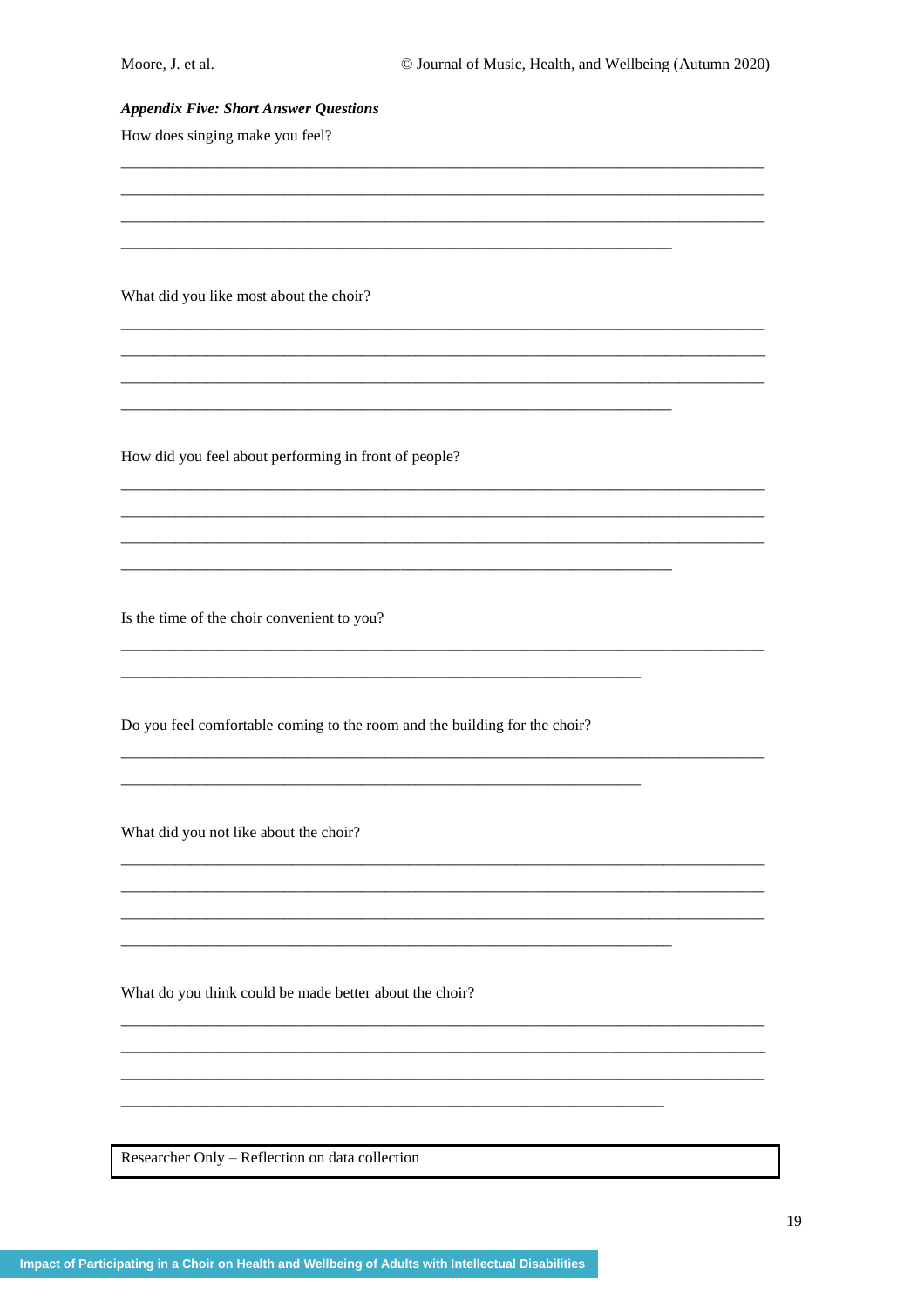| _____ |  |  |
|-------|--|--|
|       |  |  |
|       |  |  |
|       |  |  |
|       |  |  |
|       |  |  |
|       |  |  |
|       |  |  |
|       |  |  |
|       |  |  |

# *Appendix Six: Supplementary Tables*

| Respondent    | $T1(n=19)$     | $T2(n=16)$     | $T3(n=14)$     | Respondent included in<br>all 3 data collections? |
|---------------|----------------|----------------|----------------|---------------------------------------------------|
| <b>PID001</b> | $\overline{X}$ | $\overline{X}$ | $\overline{X}$ | $\overline{Y}$                                    |
| <b>PID002</b> | $\mathbf X$    | $\mathbf X$    |                |                                                   |
| <b>PID003</b> | $\mathbf X$    | $\mathbf X$    | $\mathbf X$    | $\mathbf Y$                                       |
| <b>PID004</b> | $\mathbf X$    | $\mathbf X$    | $\mathbf X$    | $\mathbf Y$                                       |
| <b>PID005</b> | $\mathbf X$    | $\mathbf X$    | $\mathbf X$    | $\mathbf Y$                                       |
| <b>PID006</b> | $\mathbf X$    | $\mathbf X$    | $\mathbf X$    | $\mathbf Y$                                       |
| <b>PID007</b> | $\mathbf X$    |                |                |                                                   |
| <b>PID008</b> | $\mathbf X$    | $\mathbf X$    | $\mathbf X$    | $\mathbf Y$                                       |
| <b>PID009</b> | $\mathbf X$    | $\mathbf X$    |                |                                                   |
| <b>PID010</b> | $\mathbf X$    | $\mathbf X$    | $\mathbf X$    | $\mathbf Y$                                       |
| <b>PID011</b> | $\mathbf X$    |                | $\mathbf X$    |                                                   |
| <b>PID012</b> | $\mathbf X$    | $\mathbf X$    | $\mathbf X$    | $\mathbf Y$                                       |
| <b>PID013</b> | $\mathbf X$    | $\mathbf X$    | $\mathbf X$    | $\mathbf Y$                                       |
| <b>PID014</b> | $\mathbf X$    | $\mathbf X$    | $\mathbf X$    | $\mathbf Y$                                       |
| <b>PID015</b> | $\mathbf X$    | $\mathbf X$    | $\mathbf X$    | $\mathbf Y$                                       |
| <b>PID016</b> | $\mathbf X$    |                |                |                                                   |
| <b>PID017</b> | $\mathbf X$    | $\mathbf X$    | $\mathbf X$    |                                                   |
| <b>PID018</b> | $\mathbf X$    | $\mathbf X$    | $\mathbf X$    |                                                   |
| <b>PID019</b> | $\mathbf X$    | $\mathbf X$    |                |                                                   |
| <b>PID020</b> |                |                |                |                                                   |
| <b>PID021</b> |                |                |                |                                                   |
| <b>PID022</b> |                |                |                |                                                   |

Table 2. Respondent consistency over time points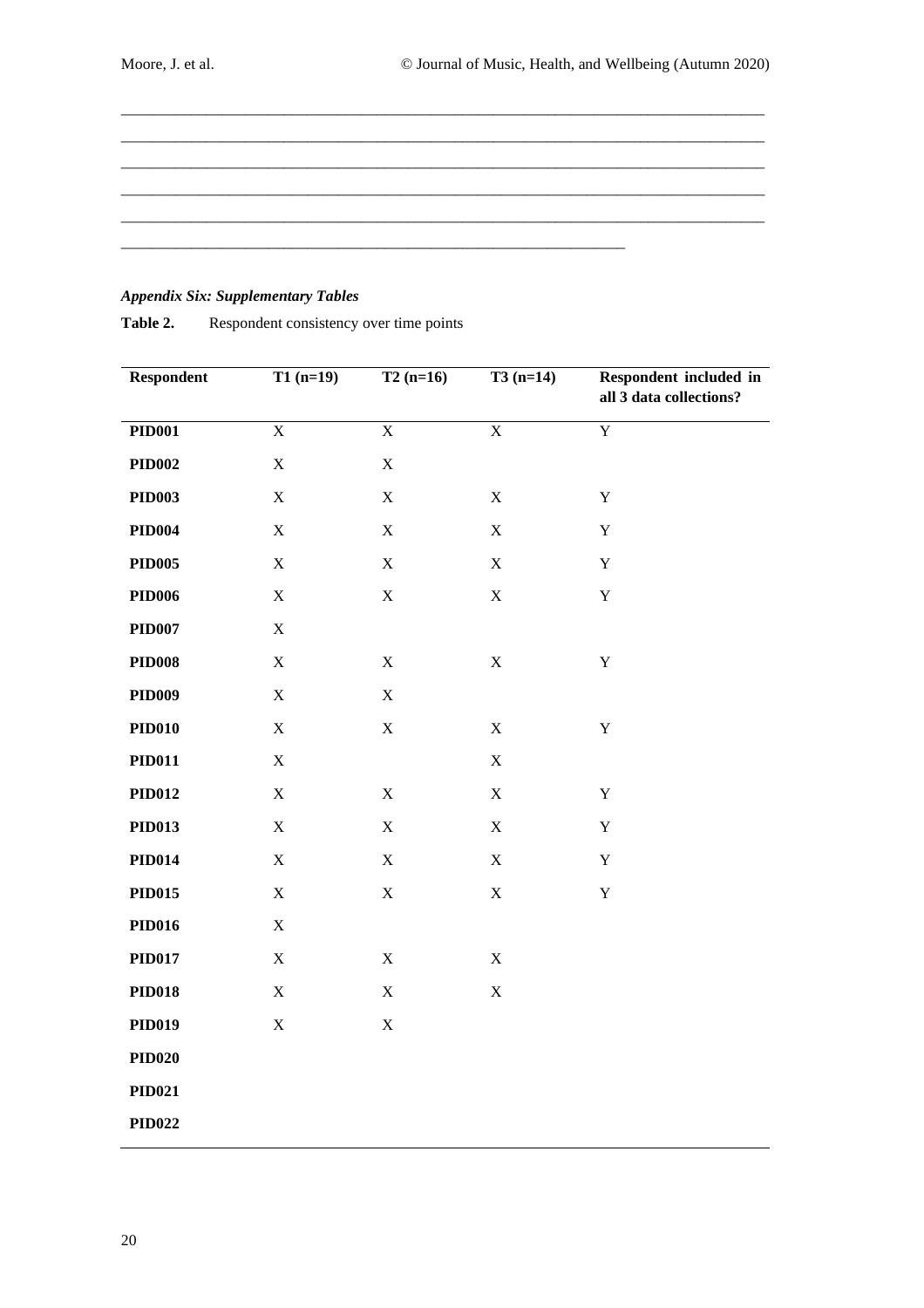|                   | T1 | T <sub>2</sub> | T <sub>3</sub> |
|-------------------|----|----------------|----------------|
| <b>Male</b>       | 8  | 7              | 6              |
| Female            | 9  | 9              | 8              |
| Prefer not to say |    | $\Omega$       | $\Omega$       |
| <b>Missing</b>    | 4  | 6              | 8              |
| <b>Total</b>      | 22 | 22             | 22             |

# **Table 3**. Gender at all time points

# Table 4. Age groups by time points

|                   |                  | <b>T2</b>        |                  |  |
|-------------------|------------------|------------------|------------------|--|
|                   | <b>T1</b>        |                  | <b>T3</b>        |  |
| 18-24             | $\boldsymbol{0}$ | $\boldsymbol{0}$ | $\boldsymbol{0}$ |  |
| $25-29$           | $\sqrt{6}$       | $\boldsymbol{7}$ | $\overline{4}$   |  |
| $30 - 34$         | $\overline{4}$   | $\overline{2}$   | 3                |  |
| $35 - 39$         | $\mathbf{1}$     | $\,1\,$          | $\boldsymbol{0}$ |  |
| $40 - 44$         | $\boldsymbol{0}$ | $\boldsymbol{0}$ | $\boldsymbol{0}$ |  |
| 45-49             | $\overline{4}$   | $\mathfrak{Z}$   | 3                |  |
| 50-54             | $\mathbf{1}$     | $\mathbf{1}$     | $\overline{2}$   |  |
| 55-59             | $\sqrt{2}$       | $\overline{2}$   | $\mathbf{1}$     |  |
| $60 - 64$         | $\boldsymbol{0}$ | $\boldsymbol{0}$ | $\mathbf 1$      |  |
| $65+$             | $\boldsymbol{0}$ | $\boldsymbol{0}$ | $\boldsymbol{0}$ |  |
| Prefer not to say | $\boldsymbol{0}$ | $\boldsymbol{0}$ | $\boldsymbol{0}$ |  |
| <b>Missing</b>    | $\overline{4}$   | 6                | $8\,$            |  |
| <b>Total</b>      | 22               | 22               | $22\,$           |  |
|                   |                  |                  |                  |  |

# Table 5. Ethnicity by time points

|                                           | T1 | <b>T2</b> | T3 |
|-------------------------------------------|----|-----------|----|
| Born in UK, Jamaica 1<br>heritage         |    |           |    |
| White British (and 16<br>variants)        |    | 9         | 9  |
| White British / half 1<br><b>Egyptian</b> |    |           |    |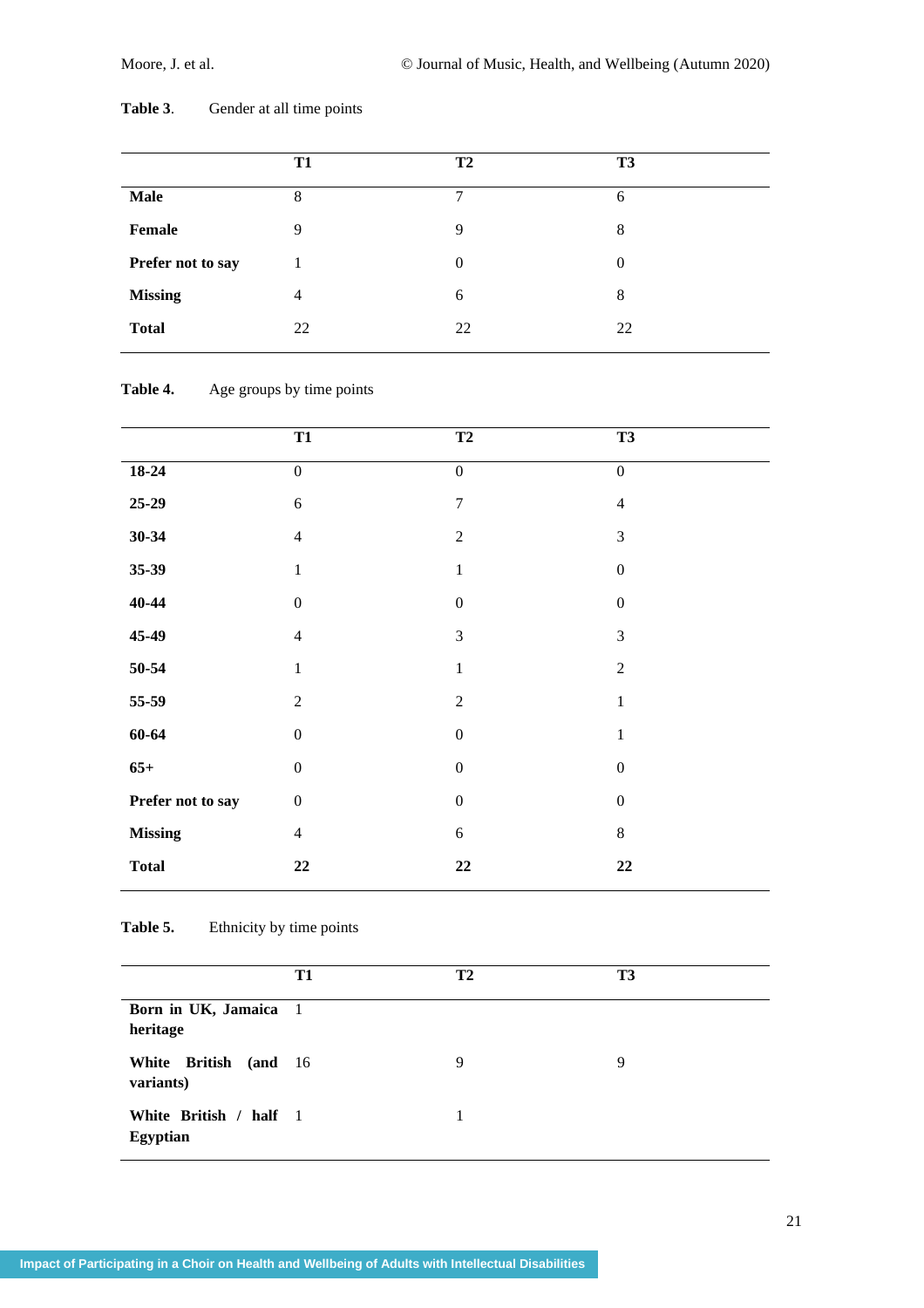| <b>Black African</b>            | 0              |          |   |
|---------------------------------|----------------|----------|---|
| <b>British (and variants)</b> 0 |                | 4        |   |
| White                           | 0              | $\Omega$ |   |
| <b>Black</b>                    | $\overline{0}$ | $\Omega$ |   |
| <b>Missing</b>                  | 4              | ┑        | q |
|                                 |                |          |   |

# Table 6. Marital status by time points

|                   | <b>T1</b>      | T <sub>2</sub> | <b>T3</b> |
|-------------------|----------------|----------------|-----------|
| <b>Married</b>    | 1              | 1.             |           |
| In a relationship | $\overline{4}$ | 7              | 6         |
| <b>Single</b>     | 11             | $\tau$         | 6         |
| Prefer not to say | 2              | 1              | 1         |
| <b>Missing</b>    | $\overline{4}$ | 6              | 8         |
| <b>Total</b>      | 22             | 22             | 22        |
| <b>Missing</b>    | $\overline{4}$ | 7              | 9         |

# Table 7. Work status by time points

|                       | <b>T1</b>      | <b>T2</b>        | T <sub>3</sub> |
|-----------------------|----------------|------------------|----------------|
| <b>Full-time paid</b> | $\mathbf{1}$   | $\boldsymbol{0}$ | $\overline{2}$ |
| Part-time paid        | $\mathbf{1}$   | 3                | 6              |
| <b>Volunteering</b>   | 8              | 5                | 1              |
| Unemployed            | 7              | 5                | $\overline{4}$ |
| Prefer not to say     | $\mathbf{1}$   | 2                | $\mathbf{0}$   |
| <b>Missing</b>        | $\overline{4}$ | 7                | 9              |
| <b>Total</b>          | 22             | 22               | 22             |
|                       |                |                  |                |

# Table 8. Living situation by time points

| <b>Living alone</b> |  |  |
|---------------------|--|--|
| Living with family  |  |  |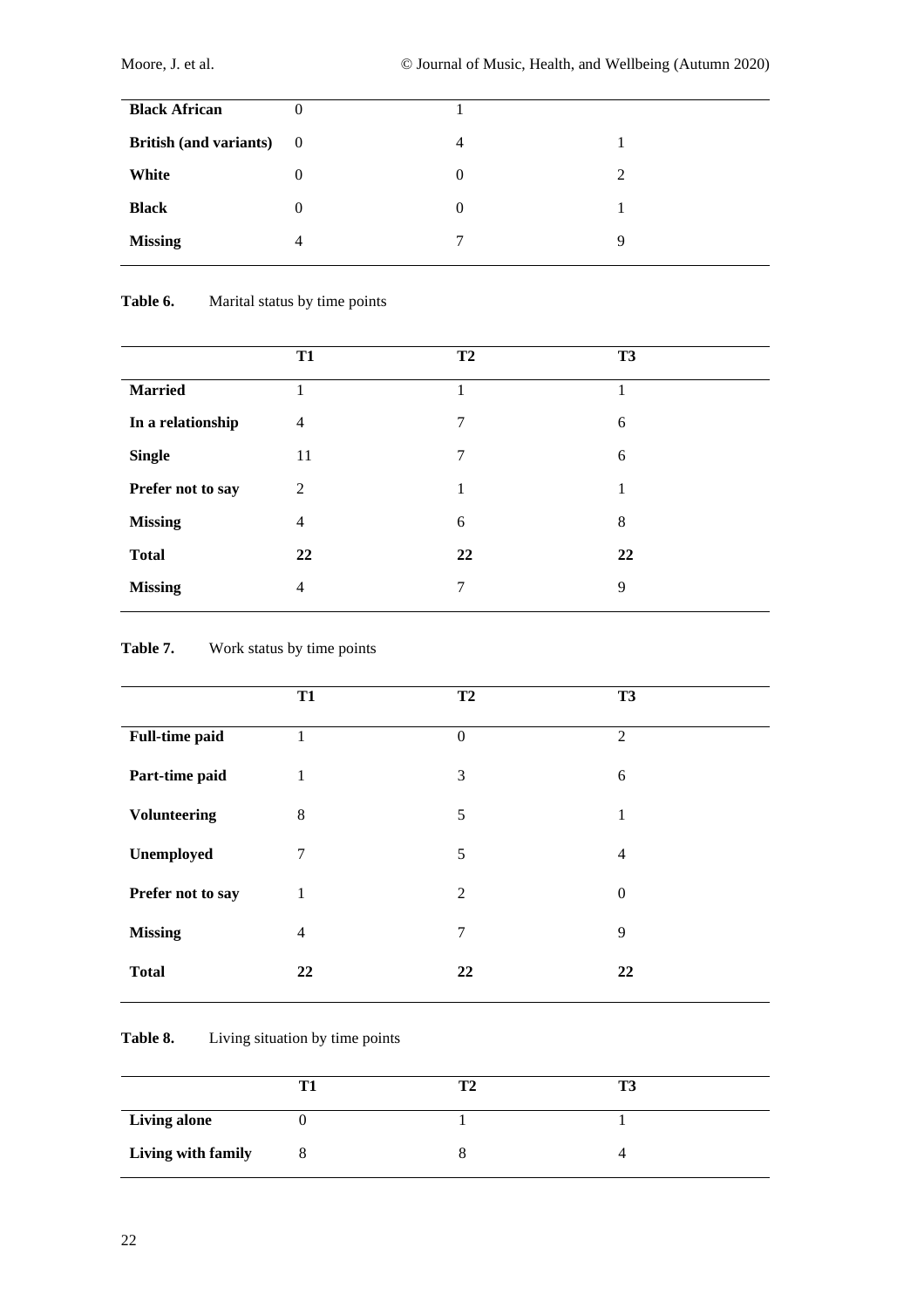| Living with spouse / 1<br>partner |              | 1        |                |
|-----------------------------------|--------------|----------|----------------|
| <b>Supported</b><br>accommodation | 6            | 5        | 6              |
| Other                             | 2            | $\theta$ | 1              |
| Prefer not to say                 | $\mathbf{0}$ | $\theta$ | $\overline{0}$ |
| <b>Missing</b>                    | 5            | 7        | 9              |
| <b>Total</b>                      | 22           | 22       | 22             |

**Table 15.** Other 'service' use, across all time points. Multiple responses per respondent.

| <b>Activity</b>                                                                               | <b>Number of mentions</b> |
|-----------------------------------------------------------------------------------------------|---------------------------|
| Other Mencap                                                                                  | 5                         |
| Church                                                                                        | 5                         |
| Sport                                                                                         | $\overline{4}$            |
| Dance / disco                                                                                 | $\overline{4}$            |
| Web / internet / computer                                                                     | $\overline{4}$            |
| MAPS in deal                                                                                  | $\overline{4}$            |
| Choir / singing                                                                               | 3                         |
| Fitness                                                                                       | 3                         |
| Maths                                                                                         | $\overline{2}$            |
| Riverside club – youth club                                                                   | $\overline{2}$            |
| Gateway club                                                                                  | $\mathfrak{2}$            |
| Other single mention (for example film night,<br>slimming world, bingo, bird watching, drama) | 14                        |
| Don't know                                                                                    | $\overline{2}$            |

# **Table 16.** Other arts involvement

| <b>Activity</b>      | <b>Number of mentions</b> |
|----------------------|---------------------------|
| Dancing / disco      | 10                        |
| Art / colouring      | 8                         |
| Other choir /singing | 7                         |
| Music                | 4                         |
| <b>Fitness</b>       | 4                         |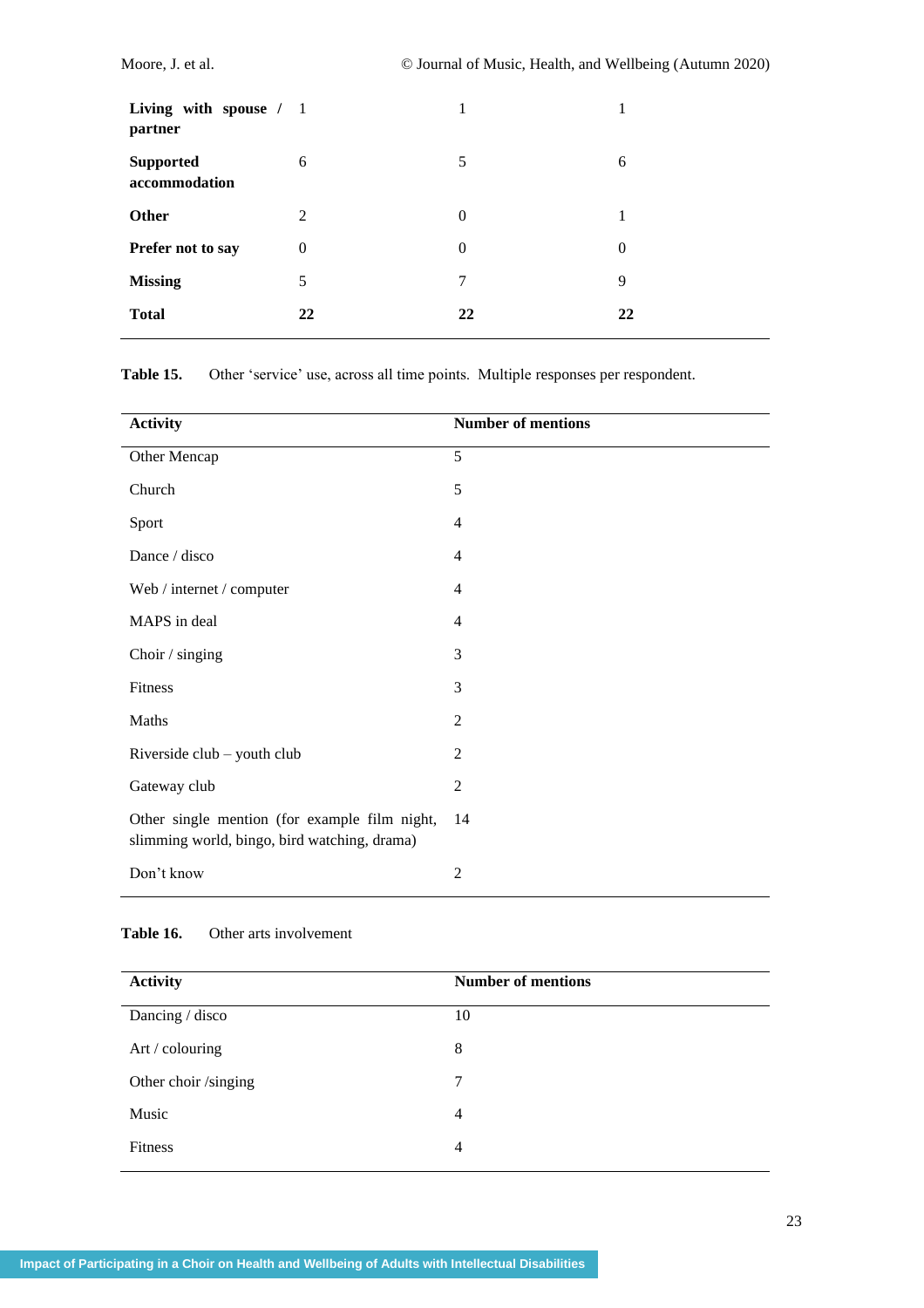| Karaoke                       | 3              |
|-------------------------------|----------------|
| Painting                      | $\overline{2}$ |
| Bingo                         | $\overline{2}$ |
| Tambourine                    | $\mathbf{1}$   |
| Drums                         | $\mathbf{1}$   |
| <b>DJing</b>                  | $\mathbf{1}$   |
| Listen to Elvis               | $\mathbf{1}$   |
| Swimming                      | $\mathbf{1}$   |
| Bocca                         | $\mathbf{1}$   |
| Outdoors                      | 1              |
| Drama                         | $\mathbf{1}$   |
| Writing                       | 1              |
| Photography                   | $\mathbf{1}$   |
| Cooking                       | 1              |
| <b>Folkestone Hall events</b> | $\mathbf{1}$   |
| Shopping                      | $\mathbf{1}$   |
| Quiz                          | $\mathbf{1}$   |
| Bowling                       | $\mathbf{1}$   |
| Monday club                   | $\mathbf{1}$   |
| <b>Tuesday MAPS</b>           | 1              |
| Everything                    | $\mathbf{1}$   |
| No / none                     | $\overline{4}$ |
|                               |                |

Table 17. Other arts involvement (summary codes)

| <b>Activity</b>    | <b>Number of mentions</b> |
|--------------------|---------------------------|
| Music              | 18                        |
| Fitness / movement | 17                        |
| Arts               | 13                        |
| Other              | 10                        |
| No/none            | 4                         |

Table 18. Summary of responses to question about whether respondent thinks they have a learning disability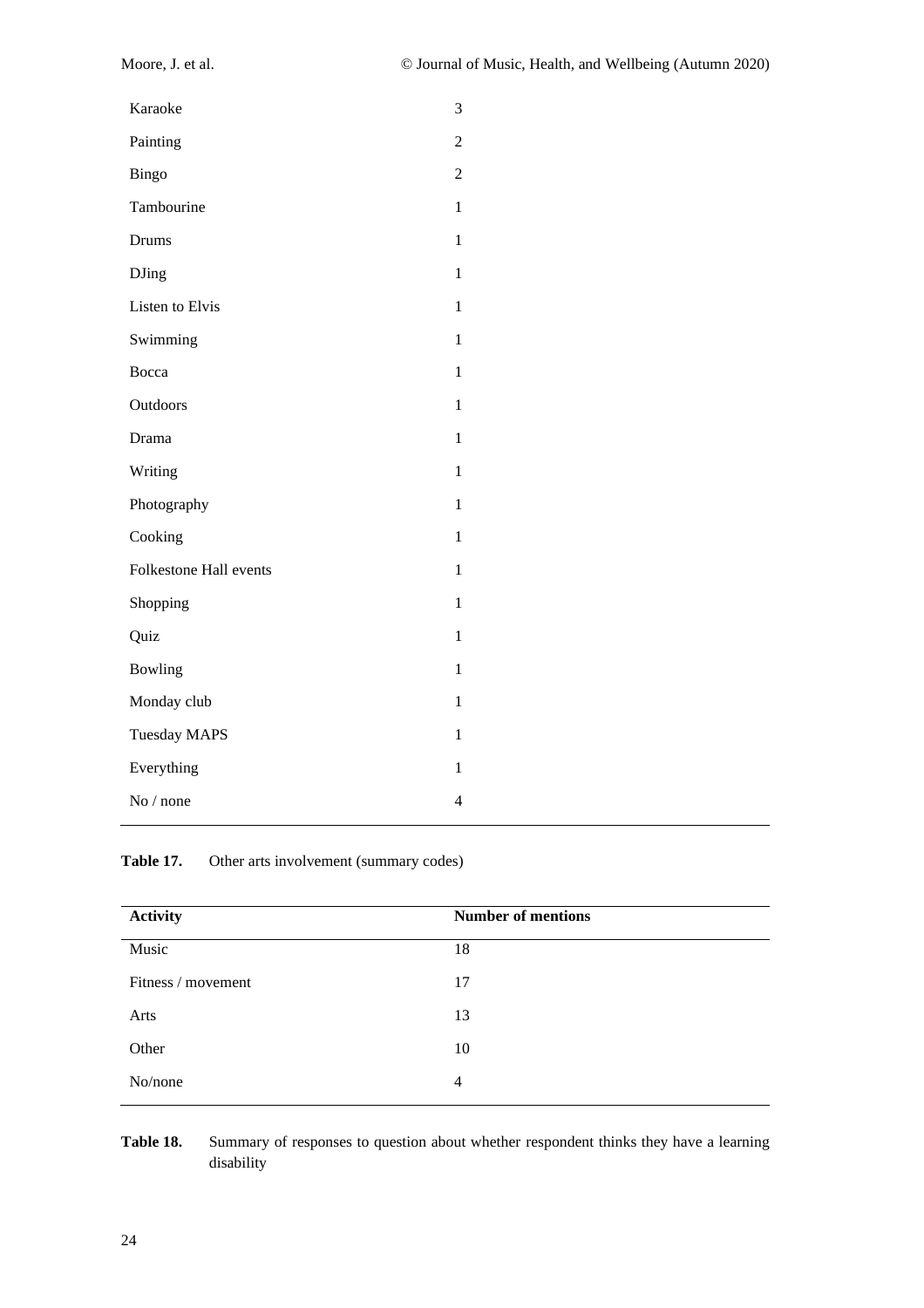|                           | Т1 | Т2 | T3 |
|---------------------------|----|----|----|
| <b>Yes and variations</b> | 14 | 13 |    |
| No and variations         | 3  |    |    |
| Don't know                |    |    |    |
| Other response            |    |    |    |

# **Table 19.** Summary of responses to question about whether respondent thinks they were treated differently because of their learning disability

|                                                               | <b>T1</b>      | T <sub>2</sub> | T <sub>3</sub> |
|---------------------------------------------------------------|----------------|----------------|----------------|
| Yes – treated badly $/$ 4<br>worse                            |                | 6              | 2              |
| $Yes - treated better / 1$<br>well                            |                | 1              | 2              |
| Yes - not specified 3<br>how / not clearly<br>better or worse |                | 2              | 6              |
| $\boldsymbol{\mathrm{No}}$ – not treated 5<br>differently     |                | 2              | $\overline{4}$ |
| <b>Other</b>                                                  | $\overline{4}$ | $\overline{2}$ | 5              |
| No response                                                   | 1              | 3              |                |

**Table 20.** What did you like most about the choir? (Summary)

| <b>Summary code</b>                        | <b>Mentions</b> |
|--------------------------------------------|-----------------|
| Singing $/$ enjoyment of singing $/$ music | 17              |
| Socialising / being with friends           | 10              |
| Happy / makes me happy and variants        | $\mathfrak{D}$  |
| Other                                      | 6               |